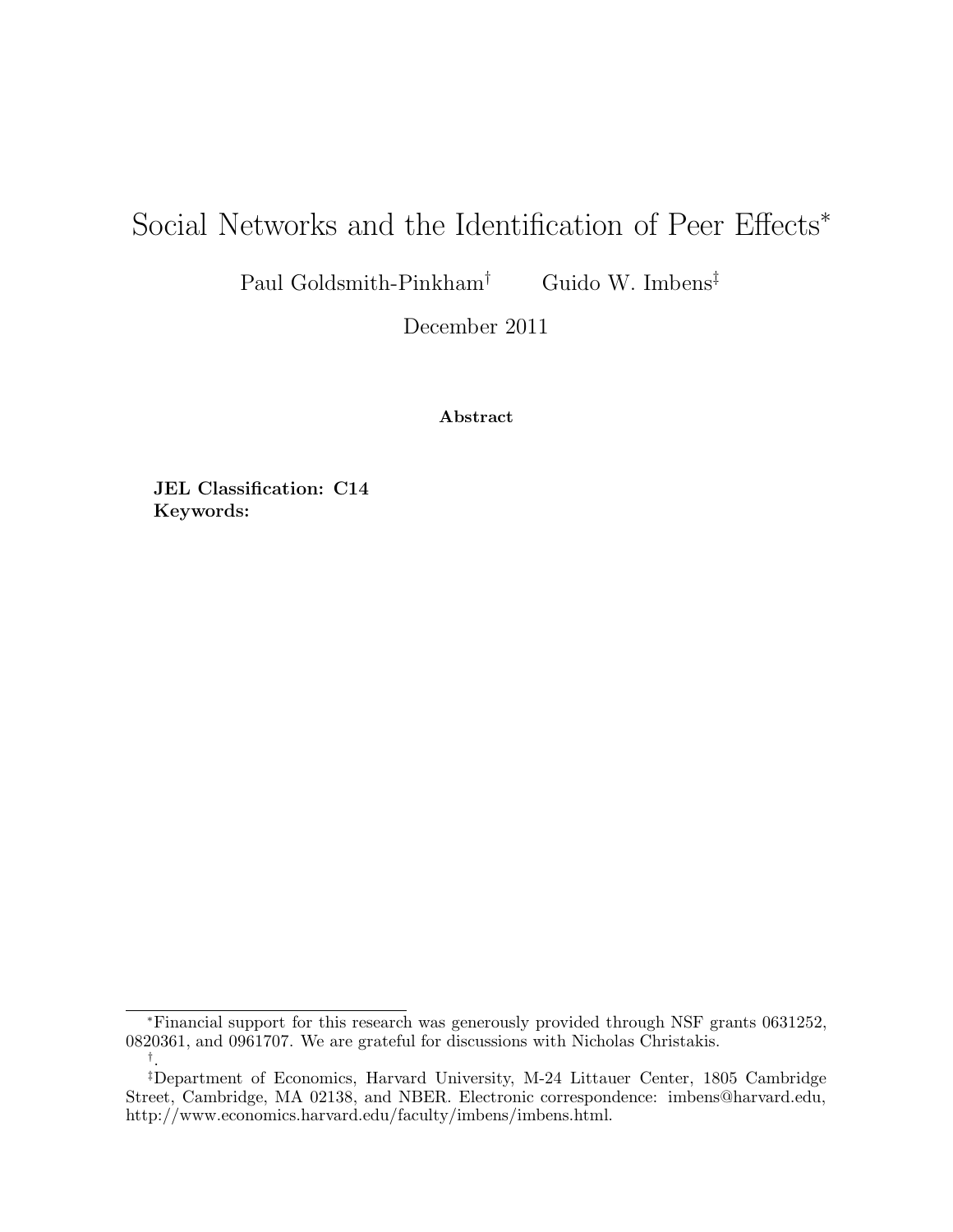# 1 Introduction

There is a large and growing literature on peer effects in economics. In the current paper we focus on the linear-in-means model that has proved to be popular in empirical work. In the context of data on friendship networks from the Add Health data where we are interested in peer effects on high school grades we examine some aspects of the model. Specifically we focus on three aspects.

First, we explore the possible endogeneity of the network. This issue has been raised in the econometric literature, and is often mentioned as a potential concern in the interpretation of estimates in empirical work. This is a particular concern in settings where the peer effects are hypothesized to arise through networks that are formed by individuals making choices to establish links. The specific concern is that individuals have unobserved characteristics that are correlated with their outcomes, and that these characteristics also affect the formation of links. Often the precise mechanism that is articulated is that individuals exhibit homophily in these unobserved characteristics, making it more likely that individuals who have common or similar values for these characteristcs form links. If these characteristics are also correlated with the outcomes, researchers will find that individuals who are connected have correlated outcomes even though there are no peer effects. In this paper we explore evidence for the presence of endogeneity. We develop a specific model for network formation that can incorporate this specific form of endogeneity.

Second, in settings where the peer groups are self-reported, are the result of choices by the individuals and do not form a partitioning of the population, there is likely to be measurement error in the links. Moreover, links may be of different strengths. The linearin-means model restricts the influence of other individuals to be identical for all peers and zero for all peers, and assumes peer relationships are measured without error. Here we explore the implications of these restrictions. We find that outcomes for individuals who are not reported to be in one's peer group may still have direct effects on an individual's outcome in the context of a generalization of the linear-in-means model. Moreover, within peer groups some individuals may have stronger influences than others.

In the third part of this paper we explore another aspect of the linear-in-means model. This model implies that although individuals who are not part of particular individual's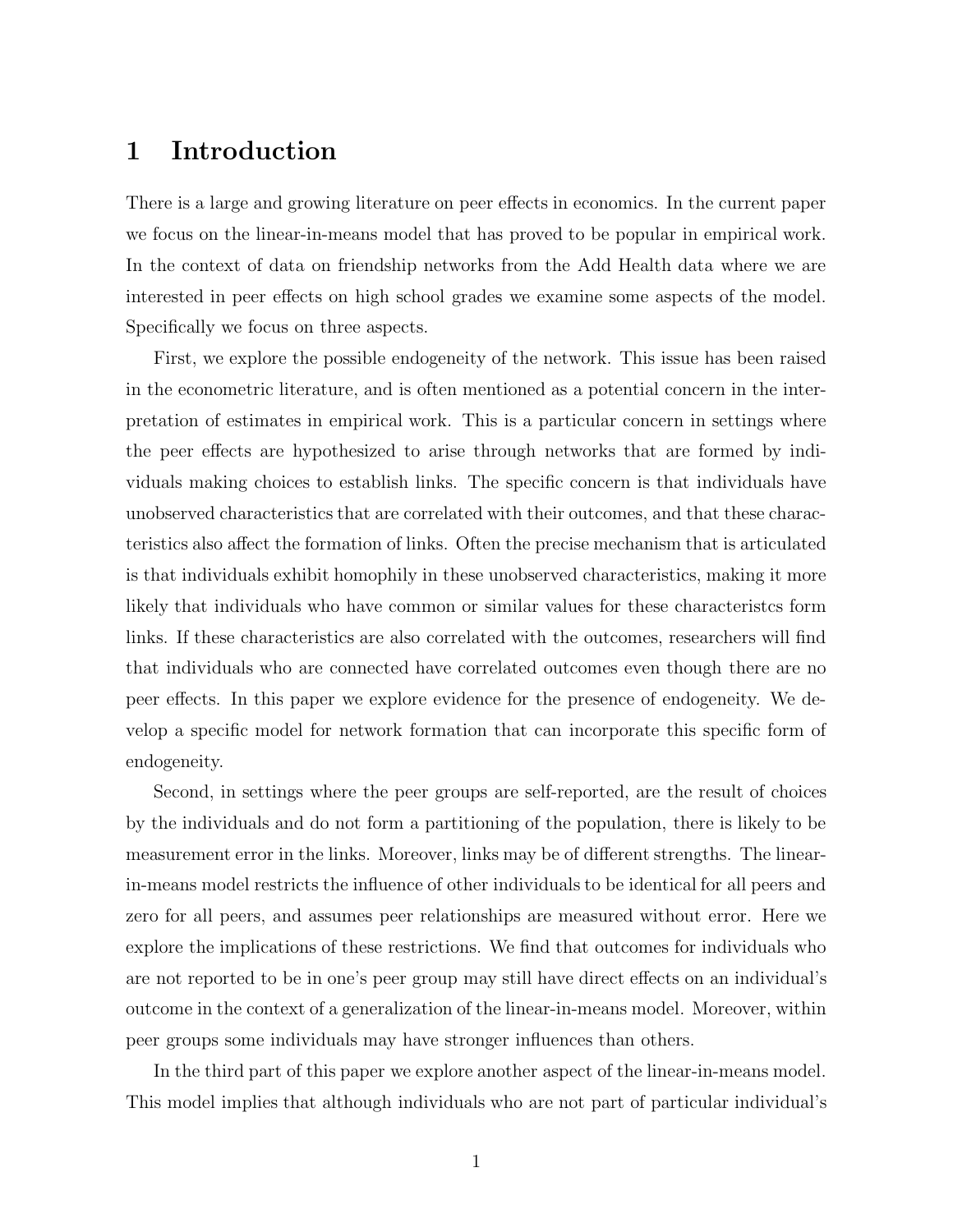peer group have no direct effect on that individual's outcomes, there are indirect effects through common friends. This implies that changing covariate values for individuals not in one's peer group may still change that individual's outcome. Here we investigate whether there is direct evidence on these effects. This issue can partly be understood in the context of the connection between networks and peer effects and the spatial statistics literature. In the spatial statistics literature the researcher has units that are located in some space, with associated with each pair of units a distance between them. In the peer effects literature this distance between pairs of units is integer-valued, equal to the number of links one needs to travel to find a connection between two units. In the spatial literature researchers have used both autoregressive type models, where correlations decrease slowly with the distance without ever completely disappearing, as well as moving average type models where the correlations vanish at some finite distance. The linear-in-means model fits in with the autoregressive structure. In this paper we explore moving average type correlation structures and compare them to autoregressive type structures.

# 2 Set Up and Notation

We have data on  $N = 534$  individuals in a single high school in the United States from the Add Health data. For these individuals we know their academic performance (grade point average) at two points in time. For each pair of individuals we know at two points in time whether they list each other as friends. Friendships here are interpreted as symmetric relationships: the pair i and j are coded as being friends if either i lists j as a friend, or  $j$  lists  $i$  as a friend, or both.

The outcome of interest is denoted by  $Y_i$ . In our application this is the grade point average (gpa) for a student at the end of the observation period. The vector of outcomes is denoted by Y with typical element  $Y_i$ . For each individual we also observe a K−vector of exogenous covariates,  $X_i$ , with **X** the  $N \times K$  matrix with *i*th row equal to  $X'_i$ . In our application  $X_i$  is a scalar, the initial grade point average. The network in the final period is captured by the symmetric adjacency matrix  $\mathbf{D}$ , with typical element  $D_{ij}$  equal to one if i and j are friends and zero otherwise. The links are not directed, so  $D_{ij} = D_{ji}$ . The diagonal elements elements of D are zero. We also observe the network in the previous period, with adjacency matrix  $D_0$ . For individual i the number of friends is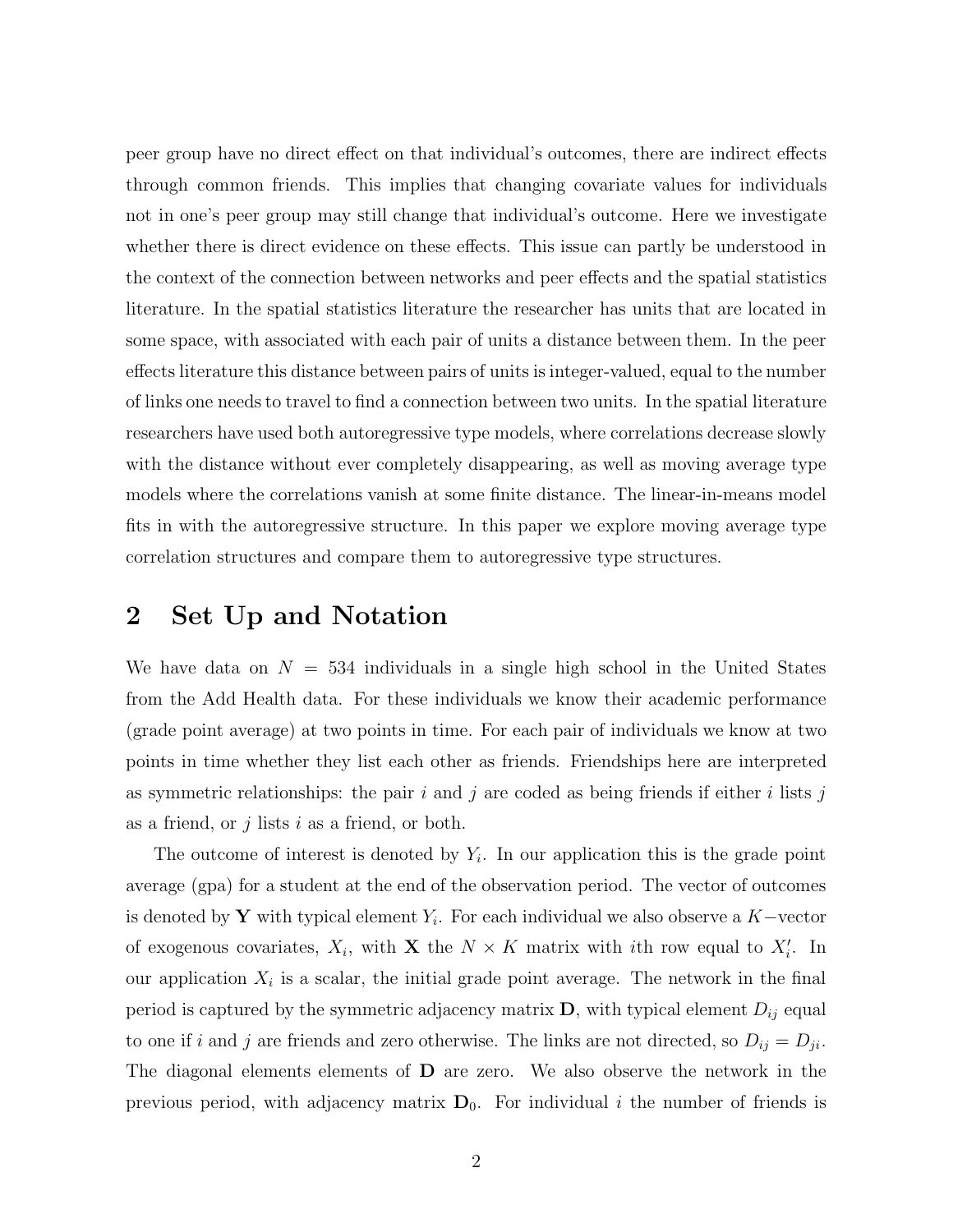$M_i = \sum_{j=1}^{N} D_{ij}$ , with **M** the N vector with *i*th element equal to  $M_i$ . It is also convenient to have a notation for the row-normalized adjacency matrix  $G = diag(M)^{-1}D$  with

$$
G_{ij} = \begin{cases} D_{ij}/M_i & \text{if } M_i > 0, \\ 0 & \text{otherwise.} \end{cases}
$$

Note that although  **is symmetric, the row-normalized**  $**G**$  **is not in general symmetric.** We drop from our analysis all students with no friends in the sample.

We observe the vector of outcomes  $\mathbf{Y}$ , the covariate matrix  $\mathbf{X}$ , and the networks  $\mathbf{D}$ and  $D_0$  for a given sample size N. We assume these can be viewed as a draw from joint distribution  $f(\mathbf{Y}, \mathbf{X}, \mathbf{D}, \mathbf{D}_0)$ . For identification questions we assume we know this distribution. This is not as straightforward as it is in other settings where identification questions are studied. In many settings it is assumed that unit level responses can be viewed as independent and identically distributed random variables, so that in a large sample the joint distribution of these variables can be assumed to be known. Here the responses for pairs of individuals are not independent, and so we cannot simply refer to large sample arguments to claim that the joint distribution of the variables is known. Without giving formal arguments here, the motivation for focusing on this question can take two different forms.

The simplest case is one where we have a large number of networks. In that case we can estimate the joint distribution of  $(Y, X, D)$  from that sample and proceed from there.

The more complicated case is that where we observe data from a single network. We need to impose some structure that limits the dependencies between observations, so that in a large sample we can construct subsamples of size  $N$  that are approximately independent. Suppose there is a covariate  $Z_i$  such that if  $Z_i$  and  $Z_j$  are far apart, then the probability of a link between individuals  $i$  and  $j$  is very small. This could arise if the individuals exhibit homophily in this variable  $Z_i$ , and its support is large. Then, if we think of large samples such where the distribution of  $Z_i$  is indexed by i, with the location of that distribution increasing in  $i$ , it may under some conditions be possible to view blocks of observations as essentially independent. That in turn may allow us to view the data as similar to data based on samples of networks rather than as a single network. This is similar in spirit to domain-increasing asymptotics in timeseries analyses where large sample arguments are based on increasing the sample size by adding observations further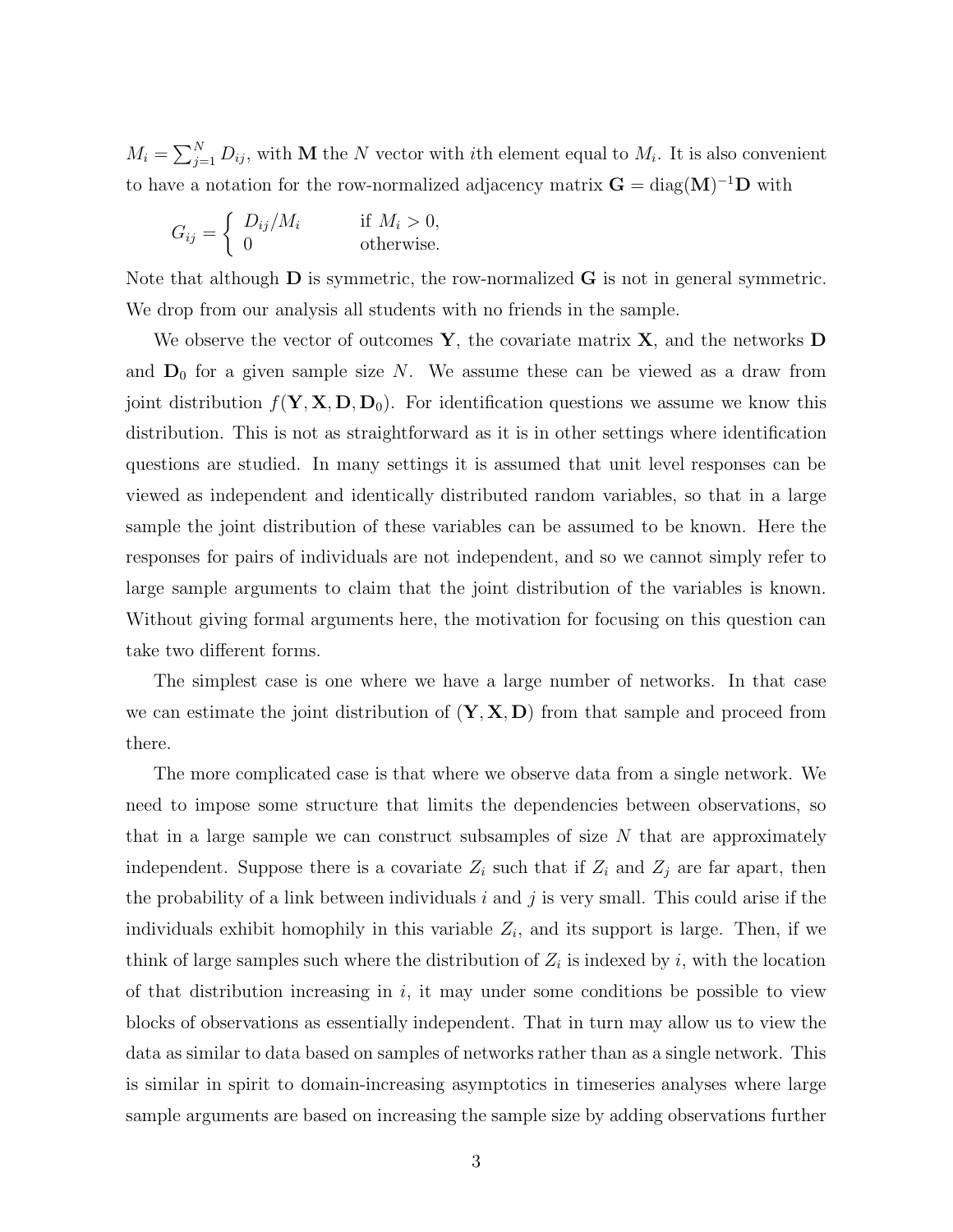and further away in time, as opposed to the infill asymptotics where the large sample arguments are based on increasing the number of observations within the time range of the current sample. The same issues arise in spatial statistics, where this choice between infill and domain-increasing asymptotics is also important. Formal conditions that lead to consistency for estimators in such settings have not been established, although in many cases researchers proceed as if consistency and asymptotic normality holds. See

### 3 Friendship Networks and High School Grades

To illustrate the methods and models developed in this paper we use data from the Add Health survey. Here we use 534 individuals from a single high school. We observe their grade point average at two points in time, as well as their friendship links at the same two points in time. Table 1 presents some summary statistics for this sample. On average the students have 5 friends in their school.

Table 2 gives the distribution of the degree of separation. There are 142,311 pairs of students. Out of this set there are 1374 pairs of friends, and 5215 pairs of students who are not friends but who do have friends in common. For 8,892 pairs of students there are no links that connect them.

#### 4 The Linear-In-Means Model for Peer Effects

The starting point is a linear-in-means model of the type studied by Manski (1993). Here we focus on the specification

$$
Y_i = \beta_0 + \beta_x X_i + \beta_{\overline{y}} \overline{Y}_{(i)} + \beta_{\overline{x}} \overline{X}_{(i)} + \eta_i,
$$
\n(4.1)

also used in Bramoullé, Djebbaria and Fortin (2009). Here the peer effects are based on averages over the peer groups, excluding the own outcome or covariate:

$$
\overline{Y}_{(i)} = \frac{1}{M_i} \sum_{j=1}^{N} D_{ij} Y_j = \sum_{j=1}^{N} G_{ij} Y_j, \qquad \overline{X}_{(i)} = \frac{1}{M_i} \sum_{j=1}^{N} D_{ij} X_j = \sum_{j=1}^{N} G_{ij} X_j.
$$

The main object of interest is the effect of peer's outcomes on own outcomes,  $\beta_{\overline{y}}$ , the endogenous peer effect in Manski's terminology. Also of interest is the exogenous peer effect  $\beta_{\overline{x}}$ . Here we interpret the endogenous effect as the average change we would see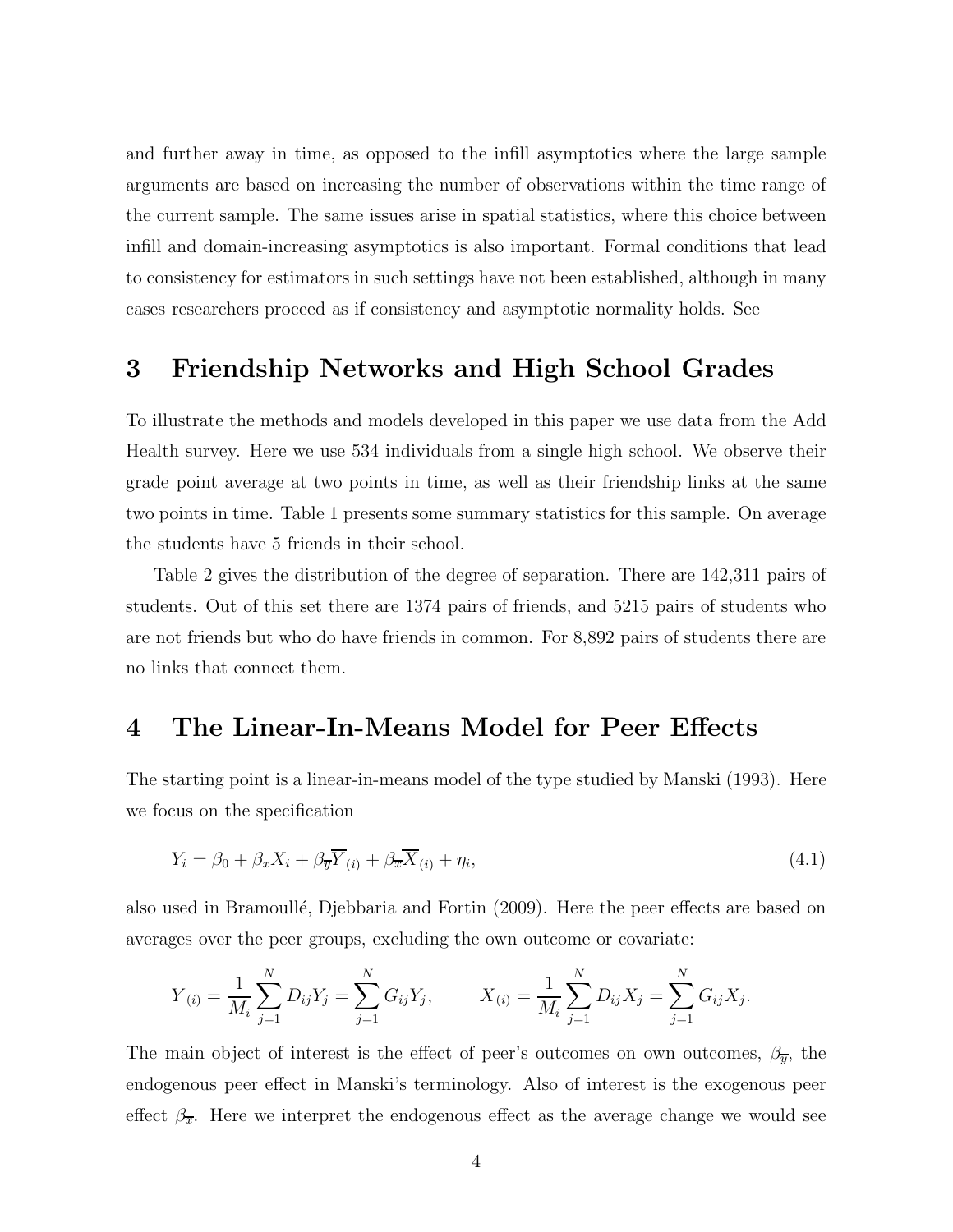inan individual's outcome if we changed their peer's outcomes directly. In some cases this may be difficult to envision. Here we will think of this as some along the lines of the direct effect of providing special tutoring to one's peers on one's own outcome. The exogenous effect is interpreted as the causal effect of changing the peer's covariate values. For some covariates this thought experiment may be difficult, but for others, especially lagged values of choices, it may be feasible to consider interventions that would change those values for the peers.

It is useful to write the linear-in-means model in matrix notation. First, using the definition of the row-normalized adjacency matrix **, we have** 

$$
\mathbf{GY} = \left(\begin{array}{c} \overline{Y}_{(1)} \\ \vdots \\ \overline{Y}_{(N)} \end{array}\right), \qquad \mathbf{GX} = \left(\begin{array}{c} \overline{X}_{(1)} \\ \vdots \\ \overline{X}_{(N)} \end{array}\right),
$$

so that the model can be written as

$$
\mathbf{Y} = \beta_0 \iota_N + \beta_x \mathbf{X} + \beta_{\overline{y}} \mathbf{G} \mathbf{Y} + \beta_{\overline{x}} \mathbf{G} \mathbf{X} + \eta.
$$

Initially we assume that the  $\eta$  are independent of the exogenous covariates and the peer groups:

$$
\eta \perp \mathbf{X}, \mathbf{D}.\tag{4.2}
$$

Because G is a deterministic function of D, it follows that also  $\eta \perp G$ . We also assume normality:

$$
\eta | \mathbf{X}, \mathbf{D} \sim \mathcal{N}(0, \sigma^2 I_N).
$$

This is mainly for convenience and can be relaxed. The independence assumption is a critical assumption. Manski (1993) raises the concern that the residual is correlated with the network. In his setting one can define a group indicator  $C_i$  associated with each individual, so that having a link between i and j, or  $D_{ij} = 1$ , is equivalent to the condition that  $C_i = C_j$ . In that case Manski formulates the concern with the independence assumption as the concern that  $\mathbb{E}[\eta_i|C_i = c]$  may depend on c. In the next section we return to this issue, where we will explicity view this as a concern with the exogeneity of the network.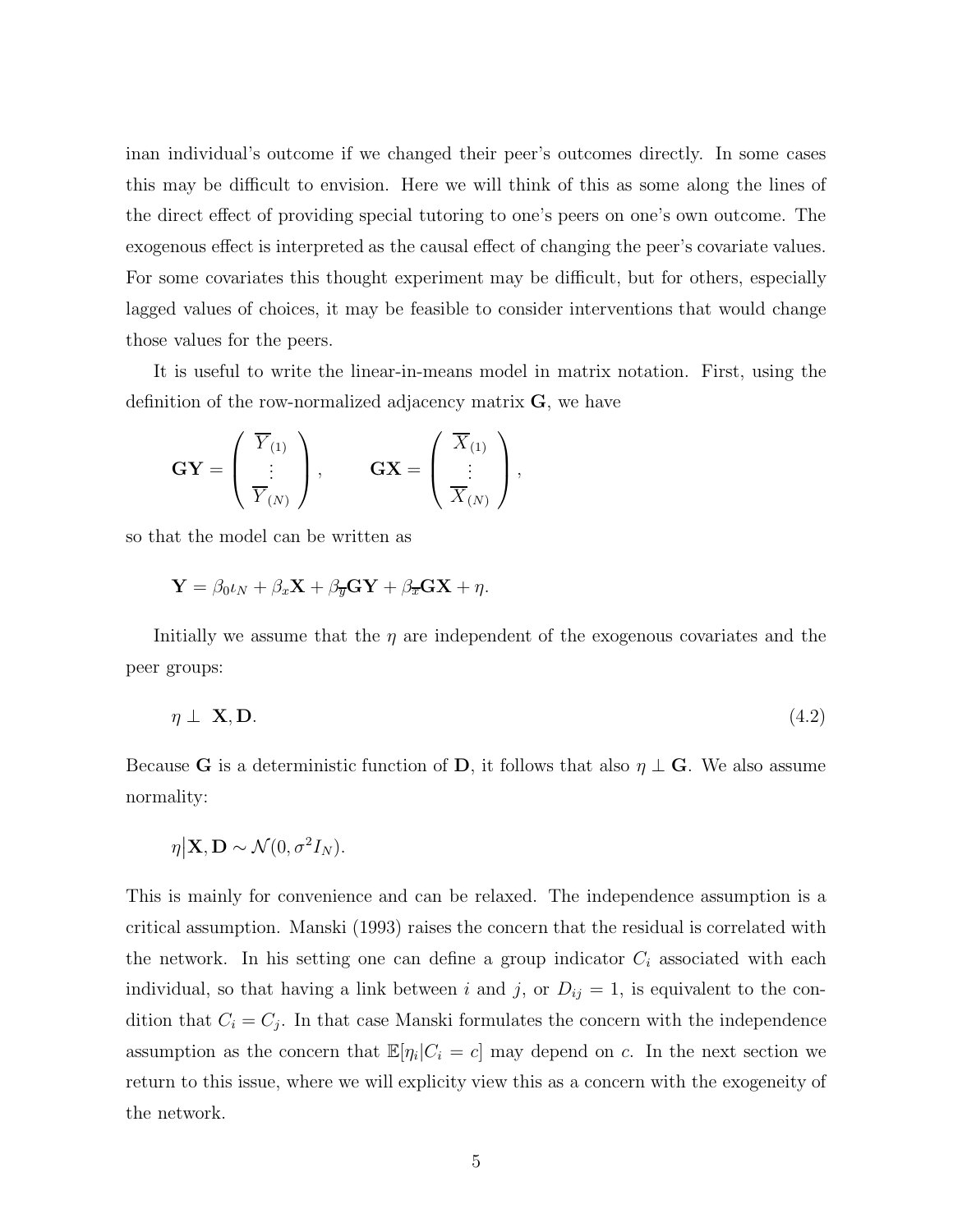Although under Assumption (4.2)  $\eta$  is independent of **G** and **X**, it is not independent, or even uncorrelated, with  $Y$  and therefore not independent of  $GY$ . Hence we cannot simply regress Y on a constant, X, GY and GX to get unbiased estimators for  $\beta$ . Manski  $(1993)$  and Bramoullé, Djebbaria and Fortin  $(2009)$  study identification in a setting close to this one. Manski focuses on the case where the peer groups partition the population, and highlights the identification problems that arise in that case. Bramoullé, Djebbaria and Fortin (2009) focus on the identifying power of peer groups that do not partition the population, and in particular on the assumption that  $GG \neq G$ .

To study identification of this model in the Bramoullé, Djebbaria and Fortin (2009) case it is useful to look at the conditional distribution of  $\bf{Y}$  given  $\bf{X}$  and  $\bf{D}$ :

$$
\mathbf{Y} = (\mathbf{I} - \beta_{\overline{y}} \mathbf{G})^{-1} \beta_0 \iota_N + (\mathbf{I} - \beta_{\overline{y}} \mathbf{G})^{-1} (\beta_x + \beta_{\overline{x}} \mathbf{G}) \mathbf{X} + (\mathbf{I} - \beta_{\overline{y}} \mathbf{G})^{-1} \eta,
$$

where  $\iota_N$  is the N-vector with all elements equal to one. Now, under the normality assumption,

$$
\mathbf{Y}|\mathbf{X},\mathbf{G} \sim \mathcal{N}(\mu_Y,\Sigma_Y)
$$

where

$$
\mu_Y = (\mathbf{I} - \beta_{\overline{y}} \mathbf{G})^{-1} \beta_0 \iota_N + (\mathbf{I} - \beta_{\overline{y}} \mathbf{G})^{-1} (\beta_x + \beta_{\overline{x}} \mathbf{G}) \mathbf{X},
$$

and

$$
\Sigma_Y = \sigma^2 (\mathbf{I} - \beta_{\overline{y}} \mathbf{G})^{-1} (\mathbf{I} - \beta_{\overline{y}} \mathbf{G}')^{-1}.
$$

Manski(2003) shows that identification of  $\beta_{\overline{y}}$  is difficult in settings where the the peer groups partition the population. Under conditions described in Bramoull´e, Djebbaria and Fortin (2009) we can identify the parameters  $\beta_0$ ,  $\beta_x$ ,  $\beta_{\overline{x}}$ , and  $\beta_{\overline{y}}$  from the conditional distribution of Y given X and G even without normality. A key condition is that the network **D** does not partition the population, and therefore  $GG \neq G$ . It must be the case, at least for some individuals, that their friends' friends are not their friends.

Exploiting the normality assumption we can estimate this model using maximum likelihood methods. Establishing large sample properties of the maximum likelihood estimator is difficult however. In order to establish large sample properties we need to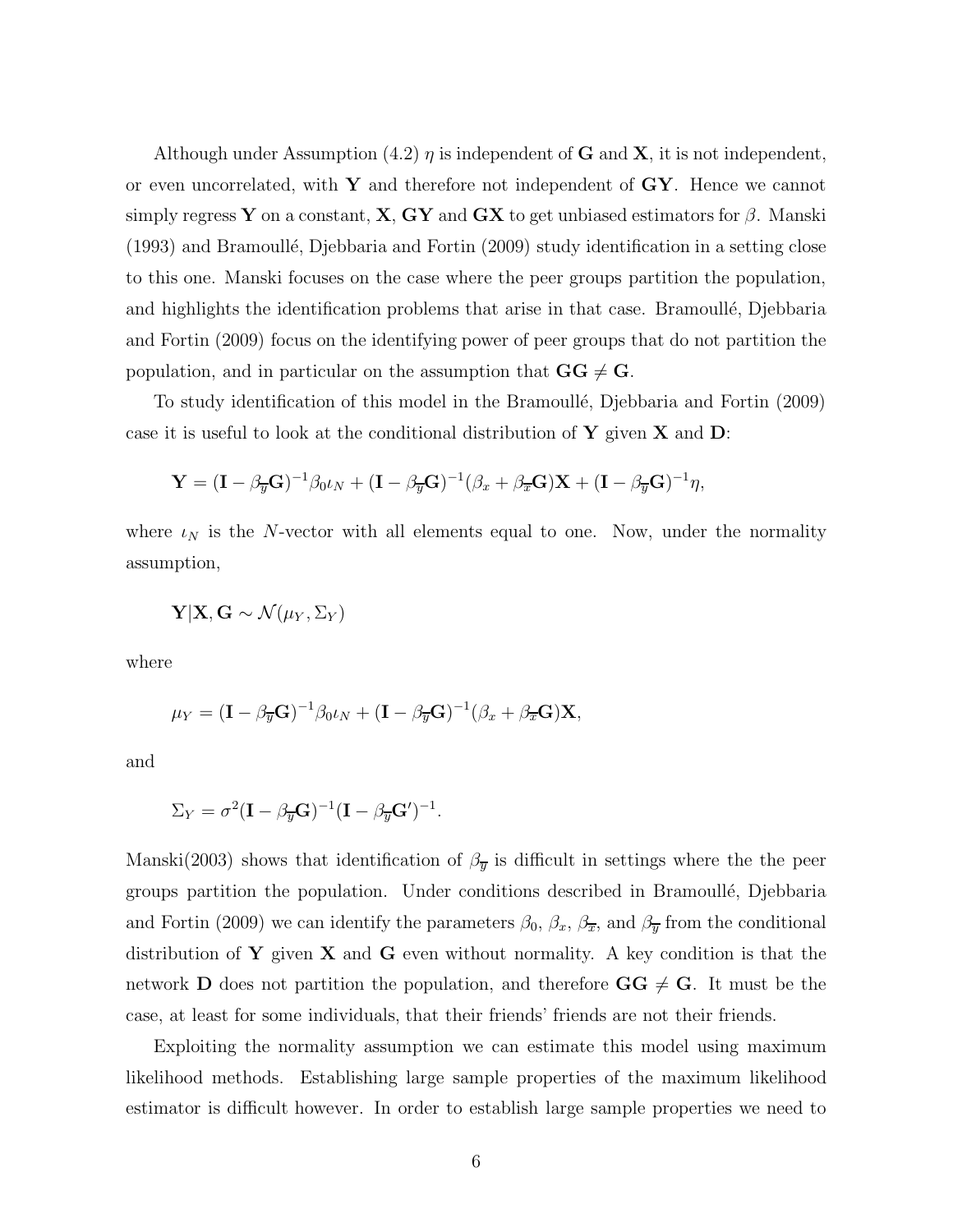make assumptions concerning the sequence of adjacency matrices  **as the sample size** grows. The most appropriate sequences of adjacency matrices would appear preserve the marginal distribution of the number of friends. This rules out settings with a large, infinite, population and random sampling of nodes and their associated links. Such sequences would lead to all individuals having increasing numbers of links. Instead a more appropriate sequence may shift the distribution of the covariates so that the probability of links between individuals far away in covariate space goes to zero.

We therefore use Bayesian methods for estimating the models. There are two main reasons for this. One is that the posterior distributions given the model and given the prior distributions have clear interpretations. In contrast, maximum likelihood estimates are difficult to interpret. There is no well-developed theory for the properties of maximum likelihood estimates, even in large samples. Although there is evidence that the logarithm of the likelihood is approximately quadratic around its maximum, there have been no formal properties established for these estimators and for confidence intervals based on maximum likelihood estimators and the information matrix. Second, for some of the models we consider here maximum likelihood estimators are difficult to calculate. In contrast, obtaining draws from the posterior distribution is relatively straightforward, although computationally intensive in many cases. These advantages of Bayesian methods have been noted before, and many researchers use Bayesian computational methods, often suggesting classical (frequentist) interpretations of the resulting estimators may be appropriate, without formal justification. Here we follow a fully Bayesian approach and focus on the posterior distributions.

First, we estimate the model assuming exogeneity of the network. We use normal independent prior distributions for the parameters  $\beta_0$ ,  $\beta_x$ ,  $\beta_y$  and  $\beta_x$ , and an inverse chi-squared distribution for  $\sigma^2$ . Some summary statistics for posterior distributions are reported in the first panel of Table 3. The model for the outcomes exhibits evidence of substantial peer effects. The posterior mean for the endogenous peer effect is 0.16, and the posterior mean for the exogenous effect is 0.11. The posterior standard deviations are 0.05 and 0.07 respectively. Having current friends with good past academic performance, or friends with good current academic performance is associated with better performance for the individual.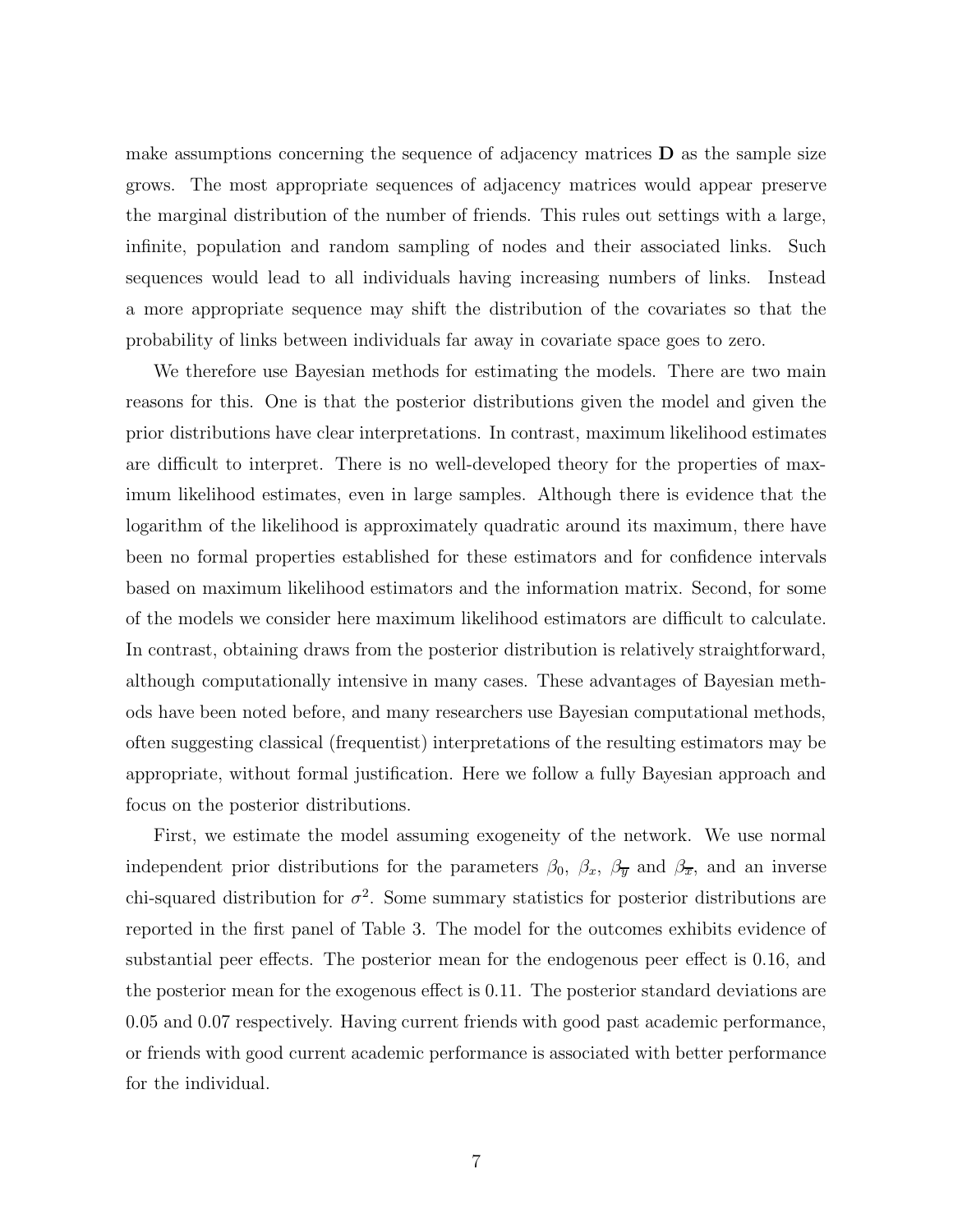# 5 Network Formation

In the setting where the peer groups are non-overlapping, a key issue is how the networks are formed, and how they might have been different. As a result we may need to worry about peer effects not merely through the direct effect of the peer groups characteristics and outcomes on an individual's outcomes, but also on the effects of outcomes and covariates on the peer group itself.

Currently  $\beta_{\overline{x}}$  measures the effect of changing the average characteristics of one's peer group on an individual's outcome, keeping fixed the peer group itself. It is possible that changing these covariates may change the peer group, even under the exogeneity condition  $\eta \perp (\mathbf{D}, \mathbf{X})$ . Suppose that  $X_i$  is the grade point average of student i at the beginning of the period. Now suppose that we could have changed this by giving some of the students special tutoring. The effect of such a change would be to raise  $X_i$  for the affected students. This in turn would affect the gpa in the final period of their peers/friends. That in turn would affect their friends' friends, and so on. However, it may also affect whom the tutored students form friendships with. In order to find the total effect of the change in the covariates we would need to model the effect of the covariates on the outcome as well as the effect of the covariates on the network.

We start by modelling the network formation. The first assumption we make is that the decision to form a link is the result of two choices. Both individuals need to agree to form the link, and will do so if they view the net utility from the link as positive. Formally,

 $D_{ij} = \mathbf{1}_{U_i(j) > 0} \cdot \mathbf{1}_{U_i(i) > 0},$ 

where  $U_i(j)$  is the utility for individual i of forming a link with individual j. Following Jackson (2008) we refer to this type of model as strategic network formation models. In the sociological literature they are also referred to as Network Evolution Models (Toivonen, Kovanen, Kivelä, Onnela, Saramäki, and K. Kaski, 2009), or Actor Based Models (Snijders, 2009; Snijders, Koskinen, and Schweinberger, 2010). These models differ in the utility the agents associate with links given the characteristics of the other agents, and given the current state of the network, and in the opportunities the agents have for establishing or changing the status of their links.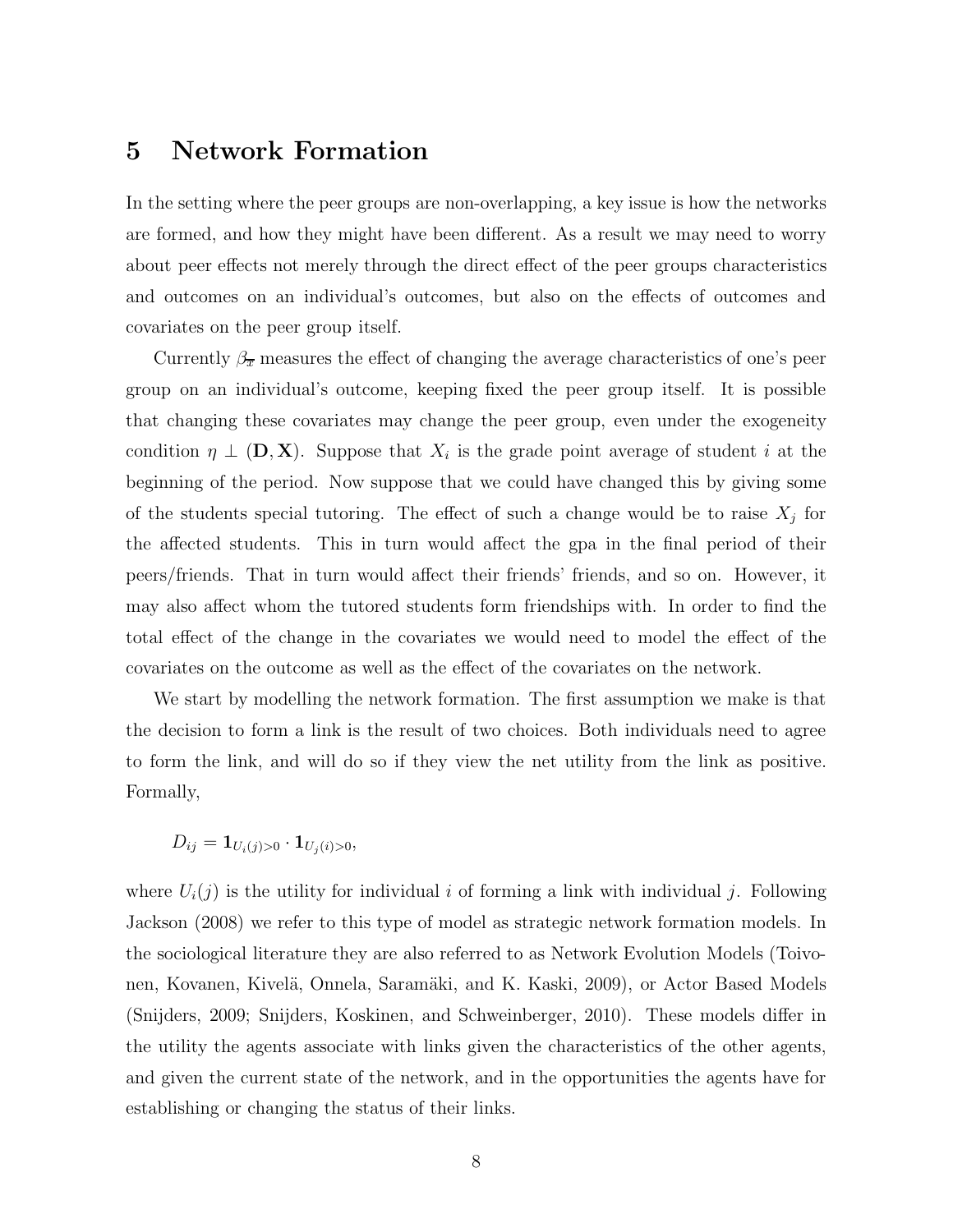Here we focus on a particular version of these models, exploiting the presence of data on the network at two points in time. At the same point in time each pair of agents evaluates the utility of a link between them. This utility depends on the characteristics of the two agents, and on the status of the network at the beginning of the period. Unlike, for example, Christakis, Fowler, Imbens and Kalyanaraman (2010) this utility does not depend on the decisions of the other pairs of agents. Conditional on the network at the beginning of the period  $\mathbf{D}_0$ , the utility for i of forming a link with j depends on  $X_i$ ,  $X_j$ , on whether the two were friends in the previous period,  $D_{0,ij}$ , and whether they had friends in common in the previous period,  $F_{0ij}$ :

$$
U_i(j) = \alpha_0 + \alpha_x |X_i - X_j| + \alpha_d D_{0ij} + \alpha_f F_{0,ij} + \epsilon_{ij}.
$$
\n
$$
(5.1)
$$

Initially let us assume that the  $\epsilon_{ij}$  are independent accross all i and j and have a logistic distribution. The covariates enter in a specific way, reflecting homophily: the utility of a friendship goes down with the distance in covariate space. This implies that the probability of a link between  $i$  and  $j$ , given the previous version of the network, and given the covariates, is

$$
pr(D_{ij}=1|\mathbf{D}_0,\mathbf{X})=p_{ij}\cdot p_{ji},
$$

where the probability that i values the link with j is the same as the probability that j values the link with  $i$ :

$$
p_{ij} = p_{ji} = \frac{\exp{(\alpha_0 + \alpha_x |X_i - X_j| + \alpha_d D_{0ij} + \alpha_f F_{0,ij})}}{1 + \exp{(\alpha_0 + \alpha_x |X_i - X_j| + \alpha_d D_{0ij} + \alpha_f F_{0,ij})}}.
$$

More general models are possible here. Such models need not have the implication that  $p_{ij} = p_{ji}$ . For example, the utility associated with a friendship link may depend on the number of friends the potential friend had in the initial period, or on the level of the attribute  $X_i$  for the potential friend rather than solely on the difference  $|X_i - X_j|$ .

Again we use Bayesian methods for inference. The prior distributions for  $\alpha_0$ ,  $\alpha_x$ ,  $\alpha_d$  and  $\alpha_f$  are also independent normal. The normal prior distributions are centered at zero with prior standard deviation equal to one. Results are not sensitive to these assumptions about the prior distributions. Some summary statistics for posterior distributions are reported in the second panel of Table 3. The network model suggests that there is substantial sorting on academic performance, with the utility of a friendship link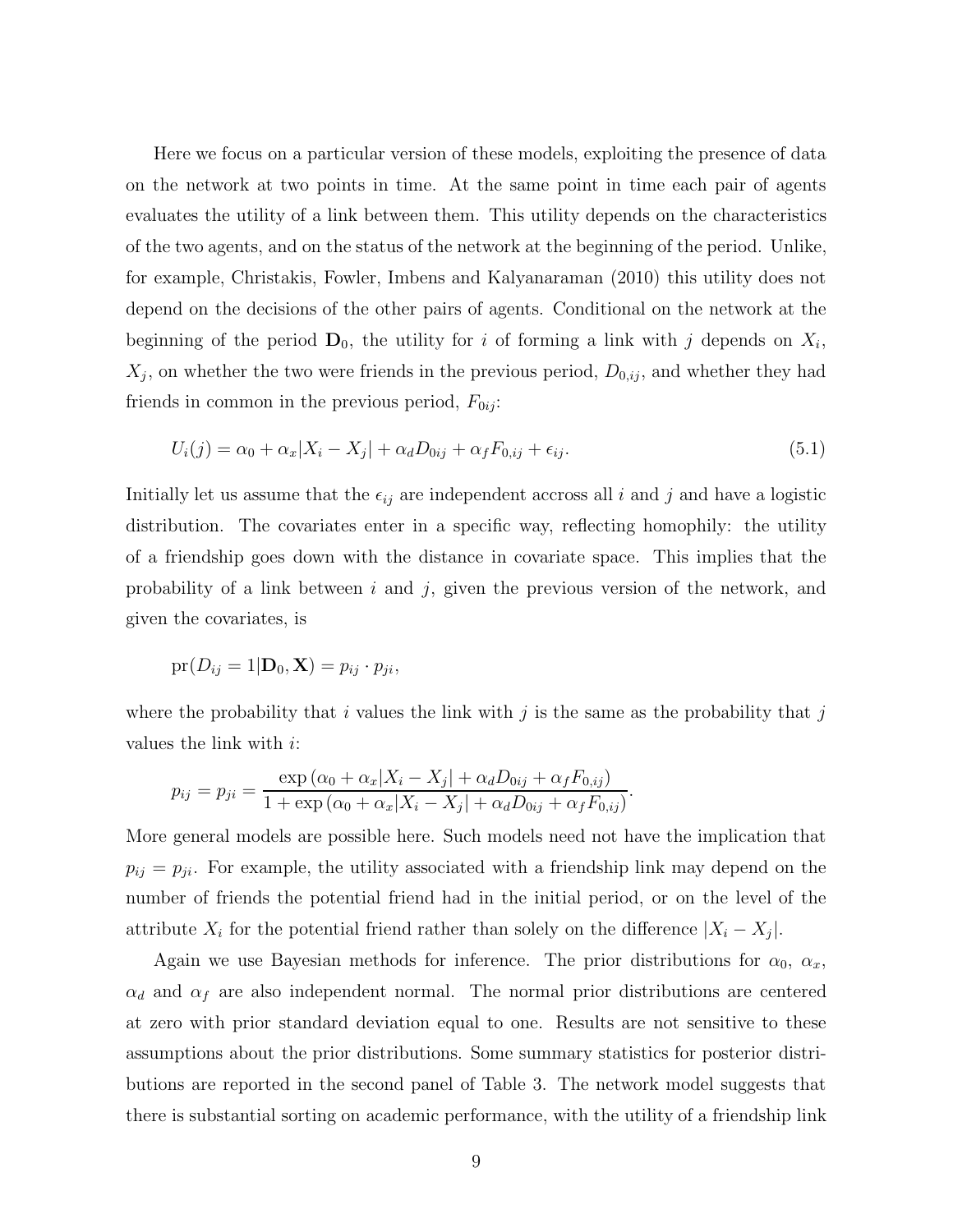decreasing in the difference in past academic performance. The utility increases with the presence of past friendships, and with having in friends in common in the past.

# 6 Assessing Endogeneity of Networks

A major concern with a causal interpretation of estimates of the parameters in equation (4.1) is that the peer groups themselves may be endogenous. Correlations in outcomes between peers need not be the (causal) effect of peers. Instead, because peers are partly the result of individual choices, these correlations may reflect prior similarities between individuals, what Manski (1993) calls correlated effects. Individuals who are peers may be similar in terms of unobserved characteristics that also affect the outcomes. As a result there is a correlation in outcomes between peers. This is not the endogenous peer effect in Manski's terminology that stems from a simultaneity problem, but it is a correlated effect arising from omitted variable bias. Such omitted variable problems are traditionally in econometrics also referred to as endogenity problems (e.g., the ability bias in regression estimates of the returns to education).

In the setting Manski studies peer groups partition the sample. Thus we can assign each individual a cluster or group indicator  $C_i$ , so that  $D_{ij} = 1$  if  $C_i = C_j$ . In this setting we can conceptualize the effect in Manski's terminology as a correlated effect defined as  $\mathbb{E}[\eta_i|C_i = c] = \delta_c$ , with  $\delta_c$  varying with the group c. In the case we study here, with the peer groups individual specific, we need a generalization of this notion. What we wish to capture is that the  $N$ −vector of unobserved components of the outcome,  $\eta$ , is not independent of the  $N \times N$  adjacency matrix **D** and the matrix of covariates **X**. We model this potential dependence through the presence of unobserved individual characteristics. Let  $\xi_i$  be a individual-specific unobserved component that enters the outcome equation. We generalize the outcome equation to

$$
Y_i = \beta_0 + \beta_x X_i + \beta_{\overline{y}} \overline{Y}_{(i)} + \beta_{\overline{x}} \overline{X}_{(i)} + \beta_{\xi} \xi_i + \eta_i.
$$
 (6.1)

We also modify the network formation process by generalizing the utility associated with equation governing the network formation. The utility associated with a link between individuals i and j now depends also on the distance between these two individuals in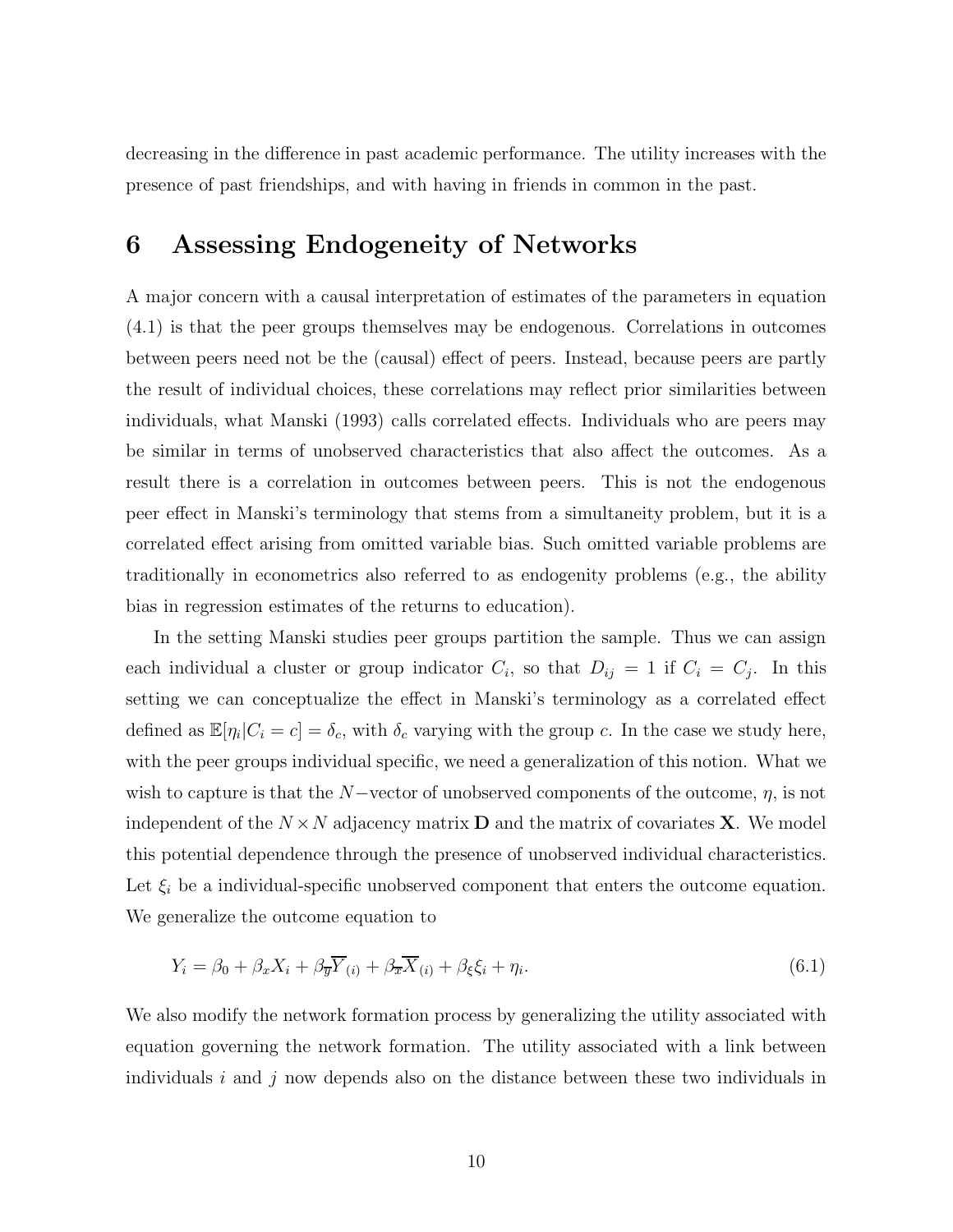terms of the unobserved characteristic  $\xi_i$ :

$$
U_i(j) = \alpha_0 + \alpha_x |X_i - X_j| + \alpha_{\xi} |\xi_i - \xi_j| + \alpha_d D_{0ij} + \alpha_f F_{0,ij} + \epsilon_{ij}.
$$
\n
$$
(6.2)
$$

Individuals with similar values for  $\xi_i$  are more likely to form links (if  $\alpha_{\xi}$  is negative), and if  $\beta_{\xi}$  is differs from zero, this covariate has a direct effect on the outcome.

The question we wish to address in this section is whether the endogeneity is testable given knowledge of the joint distribution of  $X, D$  and  $Y, \text{or}$ , in other words, whether there is a basis for estimating the model with endogeneity. The answer is that endogeneity, within the context of the model with exchangeability of peers within the peer groups has some testable implications, and thus there is some basis for estimating models with network endogeneity. Given the model without endogeneity, (4.1) and (5.1), suppose we have the parameter values for  $\beta$  and  $\alpha$ . Then we can calculate for each pair of individuals the probability of being friends,

$$
P_{ij}^* = \text{pr}(U_i(j) > 0, U_j(i) > 0 | \mathbf{X}) = P_{ij} \cdot P_{ji},
$$

where  $P_{ij}$  is the probability that i attaches net positive utility to a link with j conditional on characteristics and the past value of the network:

$$
P_{ij} = \frac{\exp(\alpha_0 + \alpha_x |X_i - X_j| + \alpha_d D_{0ij} + \alpha_f F_{0,ij})}{1 + \exp(\alpha_0 + \alpha_x |X_i - X_j| + \alpha_d D_{0ij} + \alpha_f F_{0,ij})},
$$

and similarly for  $P_{ji}$ . We can also calculate the residuals  $\eta_i$ :

$$
\eta_i = Y_i - \beta_0 - \beta_x X_i - \beta_{\overline{y}} \overline{Y}_{(i)} - \beta_{\overline{x}} \overline{X}_{(i)}.
$$

Under the exogeneity assumption it follows that

$$
\eta \perp P^*_{ij}.
$$

However, if the  $\xi_i$  are non-degenerate, and  $\beta_{\xi}$  and  $\alpha_{\xi}$  differ from zero, this no longer holds. For example, if  $\alpha_{\xi} < 0$  and  $\beta_{\xi} > 0$ , then the absolute value of the difference in residuals,  $|\eta_i - \eta_j|$ , is, in expectation, increasing in the ex ante probability of the link. Formally,

$$
\mathbb{E}\left[|\eta_i - \eta_j| \middle| P_{ij}^* = p, D_{ij} = d\right]
$$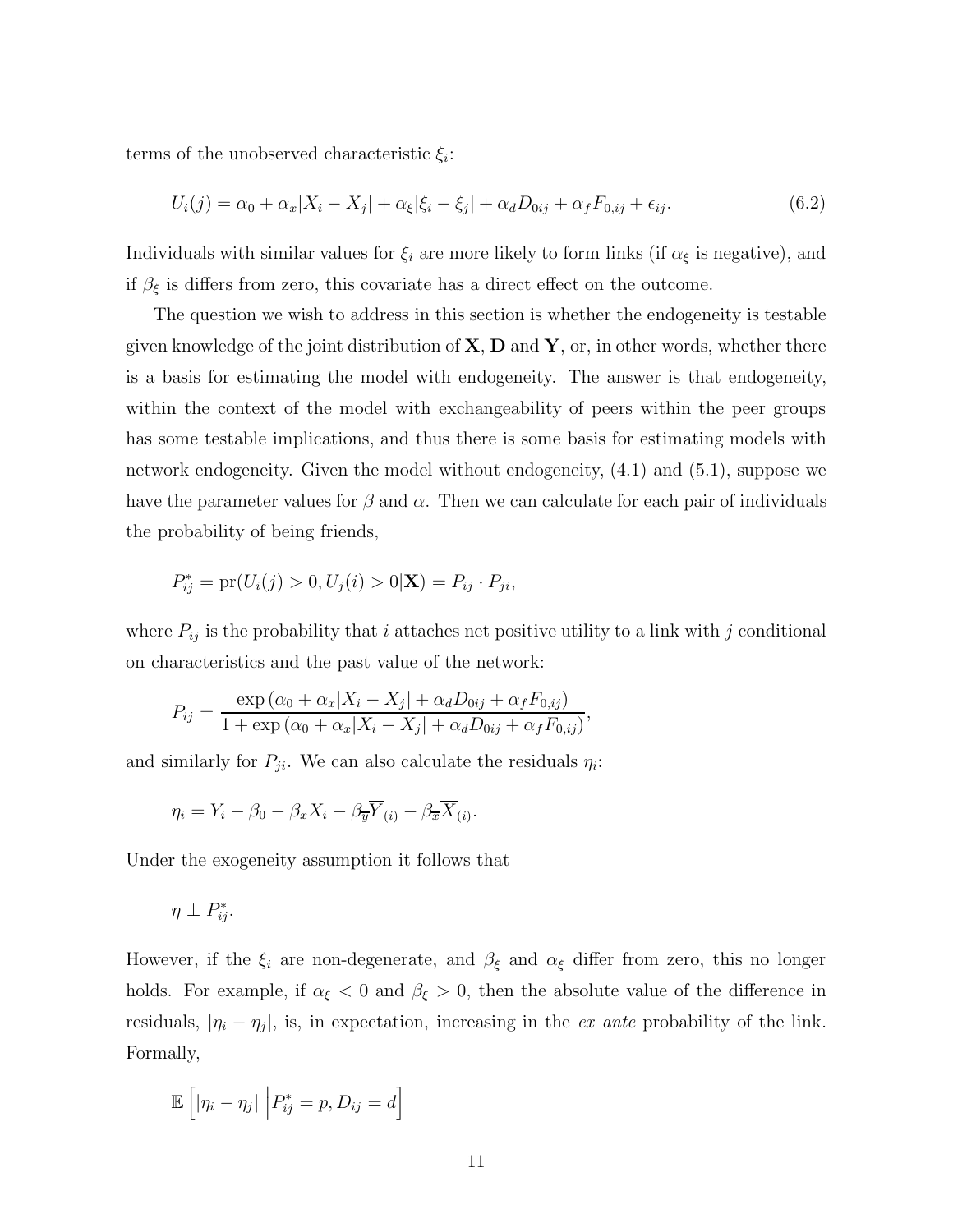is increasing in p for  $d = 0, 1$ .

The intuition goes as follows. Among friend pairs a low value of  $P_{ij}^*$  implies that  $|\xi_i - \xi_j|$  must be relatively close to zero. As a result, the absolute value of the difference  $|\eta_i - \eta_j|$  is expected to be relatively low. High values of  $P_{ij}^*$  do not contain information regarding  $|\xi_i - \xi_j|$ , and thus do not predict the value of  $|\eta_i - \eta_j|$ . A similar argument goes through for non-friend pairs. If  $P_{ij}^*$  is high, one would expect for non-friend pairs that  $|\xi_i - \xi_j|$  is relatively large, and hence  $|\eta_i - \eta_j|$  is relatively large.

We can also look at this directly in terms of covariates.

$$
\mathbb{E}\left[|\xi_i - \xi_j| \middle| |X_i - X_j| = x, D_{ij} = 1\right]
$$

is decreasing in  $x$ . Hence, under endogeneity,

$$
\mathbb{E}\left[|\eta_i - \eta_j| \mid |X_i - X_j| = x, D_{ij} = 1\right]
$$

is decreasing in x. Hence we can look, among friend pairs, at the correlation between the absolute value of the difference in the covariates and compare that to the absolute value of the difference in residuals in the outcome equations.

One concern with this comparison is that it relies on the influence of all peers being equal. If on the other hand peers have different effects on an individual depending on their proximity, one might find that the correlation in residuals  $\eta_i$  is higher for friends with similar characteristics. Although this is not captured in the linear-in-means model, one might generalize the model by modifying the weights in the row-normalized adjacency matrix G. For example, one might model

$$
G_{ij} = \frac{D_{ij} \cdot |X_i - X_j|}{\sum_{k \neq i} D_{ik} \cdot |X_i - X_k|}.
$$

A second approach to assessing evidence for or against exogeneity does not rely on the equality of peer effects among peers. Instead we look at correlations in outcomes for non-friends. Again we compare within this set the correlation between the absolute value of the difference in residuals  $\eta_i$  and  $\eta_j$  and the *ex ante* probability of a link. Pairs of individual who are not friends, but who had a high probability of a link, have, in expectation, a larger difference in the absolute value of the difference  $\xi_i$  and  $\xi_j$ , and thus a larger expected value for the difference in absolute values of the residuals  $\eta_i$  and  $\eta_j$ . Here the key assumption is that under the null model there is no correlation in residuals for pairs of individuals who are not friends.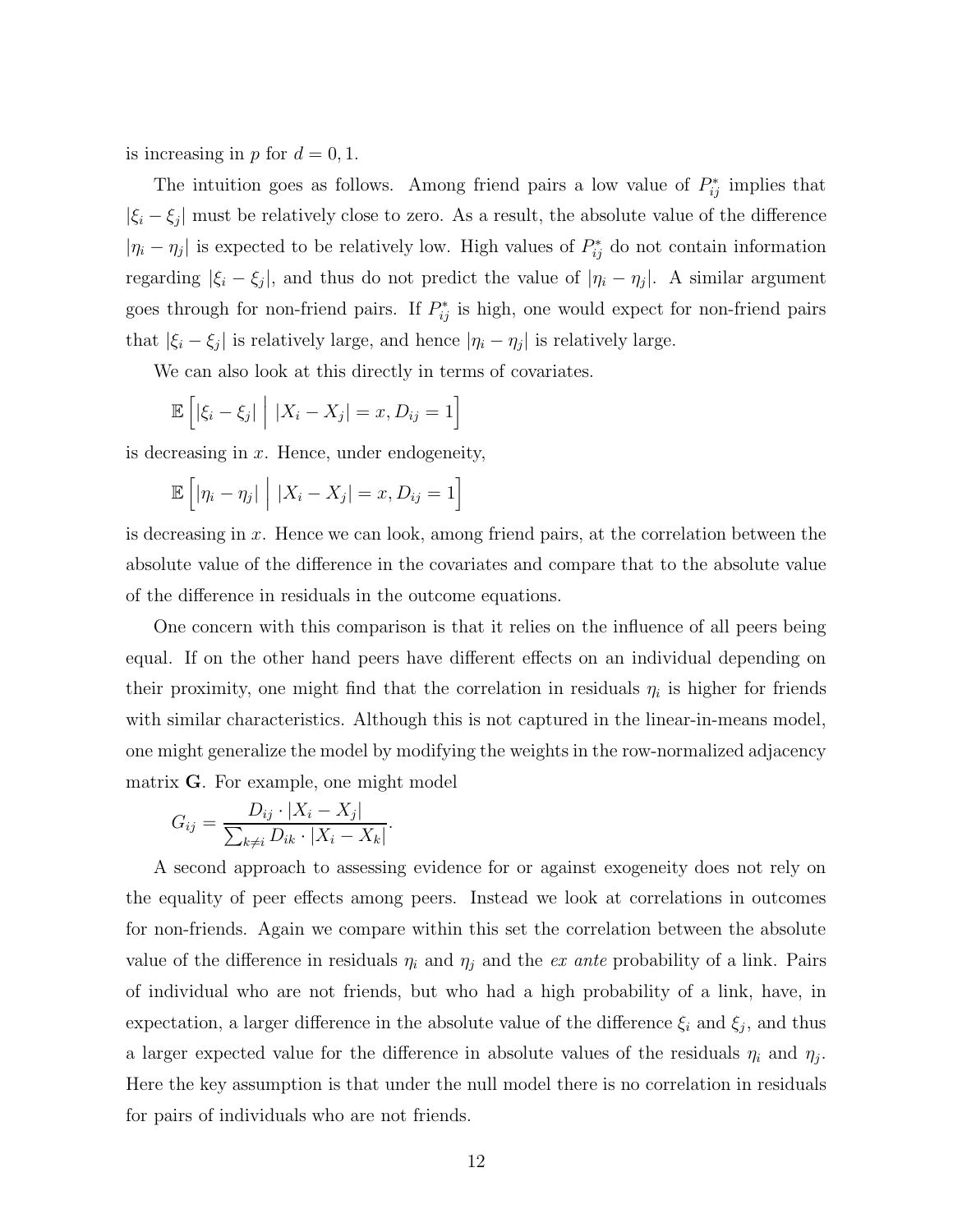# 7 Models with Endogenous Networks

We now turn to an estimable version of the model with network endogeneity. We use the model in equations (6.1) and (6.2), with an unobserved scalar component that appears in the outcome equation and the utility associated with links:

$$
Y_i = \beta_0 + \beta_x X_i + \beta_{\overline{y}} \overline{Y}_{(i)} + \beta_{\overline{x}} \overline{X}_{(i)} + \beta_{\xi} \xi_i + \eta_i,
$$
  

$$
U_i(j) = \alpha_0 + \alpha_x |X_i - X_j| + \alpha_{\xi} |\xi_i - \xi_j| + \alpha_d D_{0ij} + \alpha_f F_{0,ij} + \epsilon_{ij}.
$$

We make the distributional assumptions

$$
\eta \big|\xi, \mathbf{X}, \mathbf{D} \sim \mathcal{N}(0, \sigma^2 I_N),
$$

and a logistic distribution for  $\epsilon_{ij}$ , independent of  $\eta$  and  $\xi$ , and with all  $\epsilon_{ij}$  independent. Finally, we assume that the unobserved type  $\xi_i$  is binary:

$$
pr(\xi_i = 1 | \mathbf{X}, \mathbf{D}_0) = 1 - pr(\xi_i = 0 | \mathbf{X}, \mathbf{D}_0) = p.
$$

In the empirical analysis we fix  $p = 1/2$ . This leads to a parametric distribution for  $(Y, G)$  given  $(X, D_0)$ . First, define the probability of a link conditional on observed and unobserved covariates:

$$
p(x_1, x_2, d_0, f_0, \xi_1, \xi_2; \alpha_0, \alpha_x, \alpha_\xi, \alpha_d, \alpha_f) = \frac{\exp(\alpha_0 + \alpha_x |x_1 - x_2| + \alpha_\xi |\xi_1 - \xi_2| + \alpha_d d_0 + \alpha_f f_0)}{1 + \exp(\alpha_0 + \alpha_x |x_1 - x_2| + \alpha_\xi |\xi_1 - \xi_2| + \alpha_d d_0 + \alpha_f f_0)}.
$$

Then, conditional on  $\xi$ , **X**, and  $\mathbf{D}_0$ , we have the likelihood function for the network,

$$
\mathcal{L}_{\text{network}}(\alpha|\mathbf{G};\xi,\mathbf{X},\mathbf{D}_0) =
$$

$$
\prod_{i \neq j} (p(X_i, X_j, D_{0,ij}, F_{0,ij}, \xi_i, \xi_j; \alpha_0, \alpha_x, \alpha_\xi, \alpha_d, \alpha_f) \times p(X_j, X_i, D_{0,ji}, F_{0,ji}, \xi_j, \xi_i; \alpha_0, \alpha_x, \alpha_\xi, \alpha_d, \alpha_f))^{D_{ij}}
$$
  
 
$$
\times (1 - p(X_i, X_j, D_{0,ij}, F_{0,ij}, \xi_i, \xi_j; \alpha_0, \alpha_x, \alpha_\xi, \alpha_d, \alpha_f) \times p(X_j, X_i, D_{0,ji}, F_{0,ji}, \xi_j, \xi_i; \alpha_0, \alpha_x, \alpha_\xi, \alpha_d, \alpha_f))^{1 - D_{ij}}
$$
  
The likelihood function for the outcome is

.

$$
\mathcal{L}_{\text{outcome}}(\beta, \sigma^2 | \mathbf{Y}; \mathbf{D}, \mathbf{X}, \xi) = \frac{1}{(2\pi)^{N/2} |\Sigma_Y|} \exp\left(-\left(\mathbf{Y} - \mu_Y\right) \Sigma_Y^{-1} \left(\mathbf{Y} - \mu_Y\right)/2\right),
$$

where

$$
\Sigma_Y = \sigma^2 (\mathbf{I} - \beta_{\overline{y}} \mathbf{G})^{-1} (\mathbf{I} - \beta_{\overline{y}} \mathbf{G}')^{-1},
$$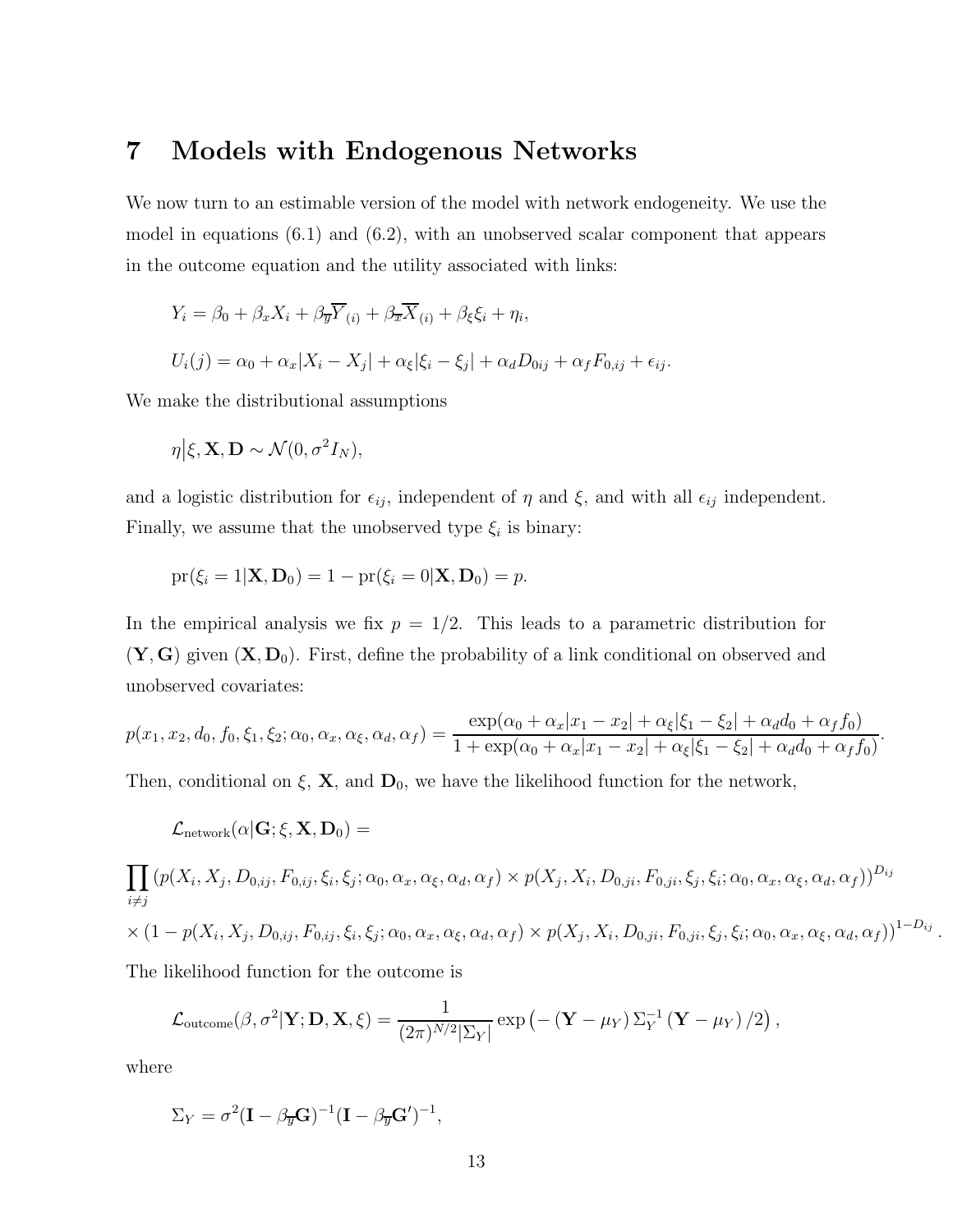and

$$
\mu_Y = (\mathbf{I} - \beta_{\overline{y}} \mathbf{G})^{-1} \beta_0 \iota_N + (\mathbf{I} - \beta_{\overline{y}} \mathbf{G})^{-1} (\beta_x + \beta_{\overline{x}} \mathbf{G}) + (\mathbf{I} - \beta_{\overline{y}} \mathbf{G})^{-1} \beta_{\xi} \xi.
$$

Finally,

$$
\mathcal{L}(\beta,\alpha,\sigma^2,p|\mathbf{Y},\mathbf{G},\xi;\mathbf{X},\mathbf{D}_0) = \mathcal{L}_{\text{outcome}}(\beta,\sigma^2|\mathbf{Y};\mathbf{D},\mathbf{X},\xi) \times \mathcal{L}_{\text{network}}(\alpha|\mathbf{G};\xi,\mathbf{X},\mathbf{D}_0),
$$

is the conditional likelihood function. Integrating out the  $\xi_i$  we have

$$
\mathcal{L}(\beta,\alpha,\sigma^2,p|\mathbf{Y},\mathbf{G};\mathbf{X},\mathbf{D}_0) =
$$

We could use alternative parametric distributions for the unobserved component  $\xi_i$ . The main issues are the flexibility of the distribution and the computational tractibility of the resulting model.

In this case maximum likelihood estimation is particularly computationally demanding because of the difficulty of integrating out the unobserved  $\xi_i$ . Moreoever, there are no results for the repeated sampling properties of the maximum likelihood estimators for this type of model, even in large samples. We therefore again focus on Bayesian methods. We specify a prior distribution for the parameter  $\theta = (\beta, \sigma^2, \alpha, p)$ , and use mcmc methods to obtain draws from the posterior distribution of  $\theta$  given the data  $(D, D_0, X, Y)$ . This Bayesian approach allows us to treat the  $\xi_i$  as unobserved random variables, and exploit the fact that with the  $\xi_i$  known, we would have exogeneity of the network and be able to obtain draws from the posterior distribution effectively.

The appendix contains details on the mcmc algorithm for the specific case. We use metropolis-hastings steps separately for  $\alpha$ ,  $\beta$ , and the  $\xi$ , and use exact draws for the conditional posterior for  $\sigma^2$  given the other parameters and the data. The results are reported in the second part of Table 4. The unobserved component  $\xi$  matters substantially for the network estimation. The coefficient on the difference in the unobserved characteristics is large and precisely estimated. This appears to allow the model to fit the observed clustering better than the model without the unobserved component. The unobserved component does not appear to matter much for the outcome. Its coefficient is close to zero with the 95% posterior probability interval comfortably including zero. The posterior distribution for the endogenous peer effect is not much affected by this, with the posterior mean equal to 0.15, and the posterior standard deviation equal to 0.05, compared to 0.16 and 0.05 in the exogenous network model.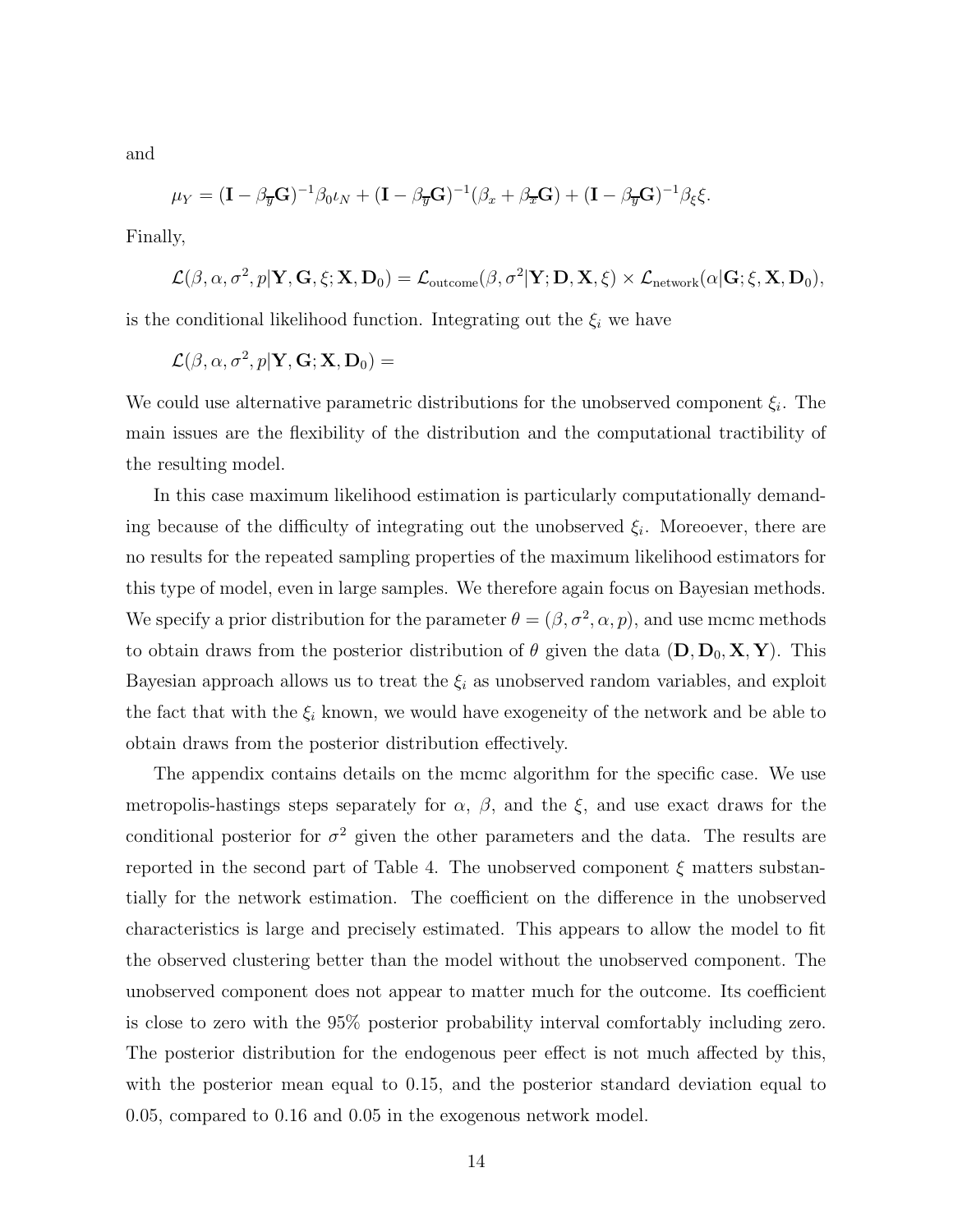# 8 Who are the Peers?

Obviously in order to estimate peer effects we need to know who one's peers are. In pratice this is not so easy in the current setting. One specific concern that arises in the setting with self reported networks such as the friends networks in Add Health is that the links may be observed with error. This is much less of a problem in settings where the population is partitioned in peer groups, such as the case where the peer groups correspond to classes. In the friends networks we rely heavily on individuals consistently reporting the state of the network where in reality the network is a constantly changing system.

Here it may be useful to think of the connection between networks and general notations of spatial correlations. The network literature typically models the distance between units as integers, one if connected, and two if not connected but with friends in common. In reality units, individuals in our case, may form stronger links with some individuals than with others, but be tied to many individuals with weak links. In the spatial statistics literature this would create complications because the distance measure would be partially unknown.

In this section we look at the implications of this for the estimation and interpretation of peer effects.

First, let us look at the number of friendships that are only reported by one side and not the other. We can also see evidence of the fluidity of the concept by looking at the changes in the network over time. On average each student has 3.5 former friends, individual who were listed as friends in the first period, but not in the second period. On average each student has 2.5 long term friends, individuals listed as friends in both periods.

We study the implications of the uncertainty in the measurement of peers by estimating a generalization of the linear-in-means model where we consider the presence of two networks side by side, each with their associated peer effects. Let  $\mathbf{D}_A$  denote first network, and  $D_B$  the second network. Then let the averages be

$$
\overline{Y}_{A,(i)} = \frac{1}{M_{A,i}} \sum_{j=1}^{N} D_{A,ij} Y_j, \qquad \overline{X}_{A,(i)} = \frac{1}{M_{A,i}} \sum_{j=1}^{N} D_{A,ij} X_j,
$$

and similarly for  $Y_{B,(i)}$  and  $X_{B,(i)}$ . Then we estimate a linear-in-means model where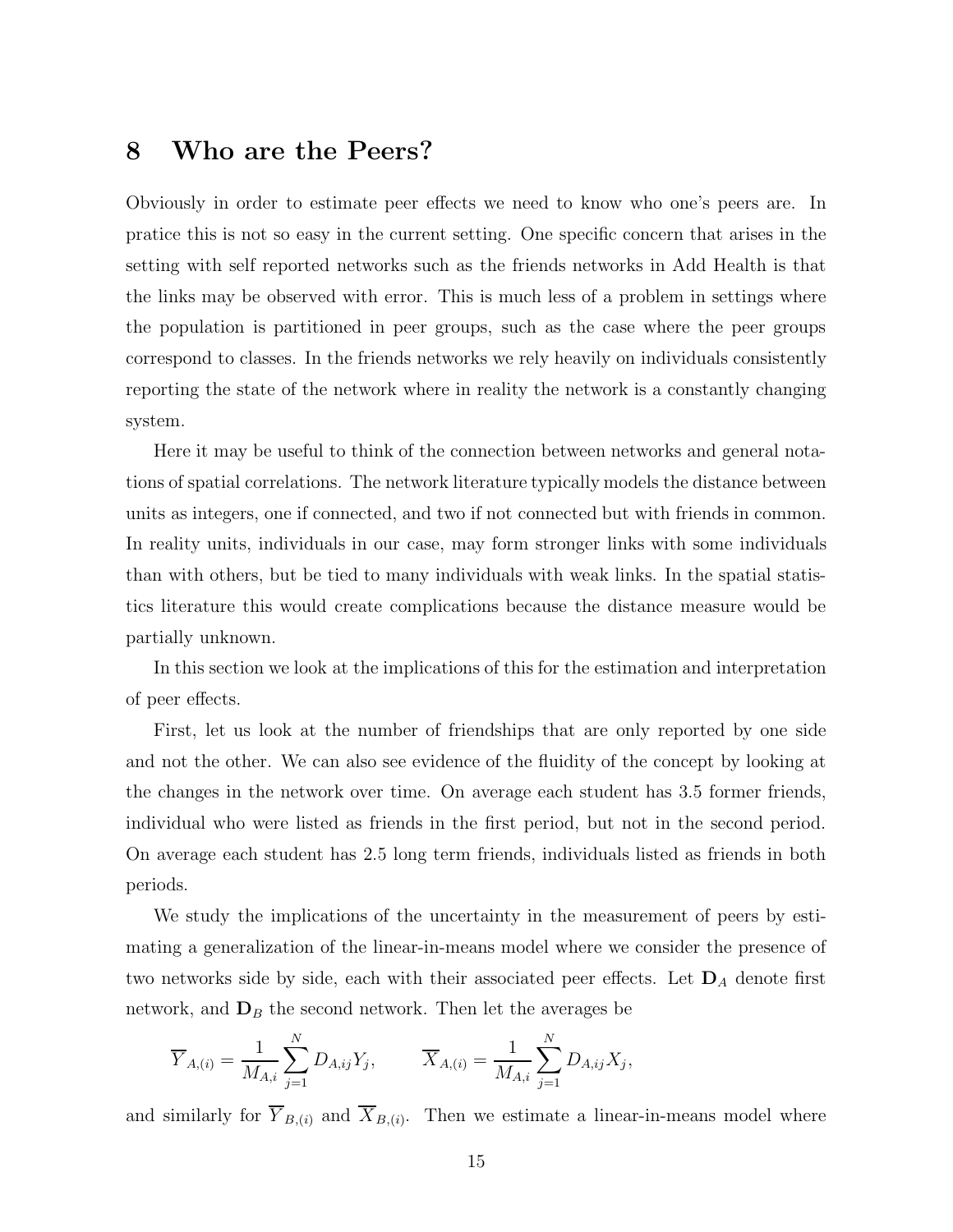both networks have exogenous and endogenous peer effects:

$$
Y_i = \beta_0 + \beta_x X_i + \beta_{A,\overline{y}} \overline{Y}_{A,(i)} + \beta_{A,\overline{x}} \overline{X}_{A,(i)} + \beta_{B,\overline{y}} \overline{Y}_{B,(i)} + \beta_{B,\overline{x}} \overline{X}_{B,(i)} + \eta_i.
$$
 (8.1)

We implement this by setting the first network to be that of friends in the second period, and the second one to be the network of former friends, where where links imply friendships in the initial period but not in the second period. Formally,

$$
D_{A,ij} = D_{ij}, \qquad D_{B,ij} = (1 - D_{ij}) \cdot D_{0,ij}.
$$

Table 5 reports posterior means and standard deviations for this model under exogeneity of the network formation. We find that the peer effects of former friends are substantial (posterior mean 0.13, posterior standard deviation 0.05), almost the same as the peer effects for current friends (posterior mean 0.15, posterior standard deviation 0.05). This casts substantial doubt on the notion that relying on self reported friendship links captures all the connections that matter for correlations in outcomes.

### 9 Indirect Peer Effects

The linear-in-means model has strong implications for the correlations in outcomes between individuals. Peer effects are mediated through friends' outcomes, but ultimately outcomes for non-friends can still affects individual's outcomes indirectly. In this section we investigate some implicastions of this.

Even though outcomes for individuals who are not friends with  $i$  but who have friends in common with  $i$  do not directly affect the outcome for individual  $i$ , they do so indirectly through the common friends. As a result changing the covariates for these second-friends affects the expected value of the outcome for i.

Taking the matrix version of the linear-in-means model,

$$
\mathbf{Y} = \beta_0 \iota_N + \beta_x \mathbf{X} + \beta_{\overline{y}} \mathbf{G} \mathbf{Y} + \beta_{\overline{x}} \mathbf{G} \mathbf{X} + \eta.
$$

we can write the outcome in terms of the exogenous variables as

$$
\mathbf{Y} = (\mathbf{I} - \beta_{\overline{y}} \mathbf{G})^{-1} \beta_0 \iota_N + (\mathbf{I} - \beta_{\overline{y}} \mathbf{G})^{-1} (\beta_x + \beta_{\overline{x}} \mathbf{G}) \mathbf{X} + (\mathbf{I} - \beta_{\overline{y}} \mathbf{G})^{-1} \eta.
$$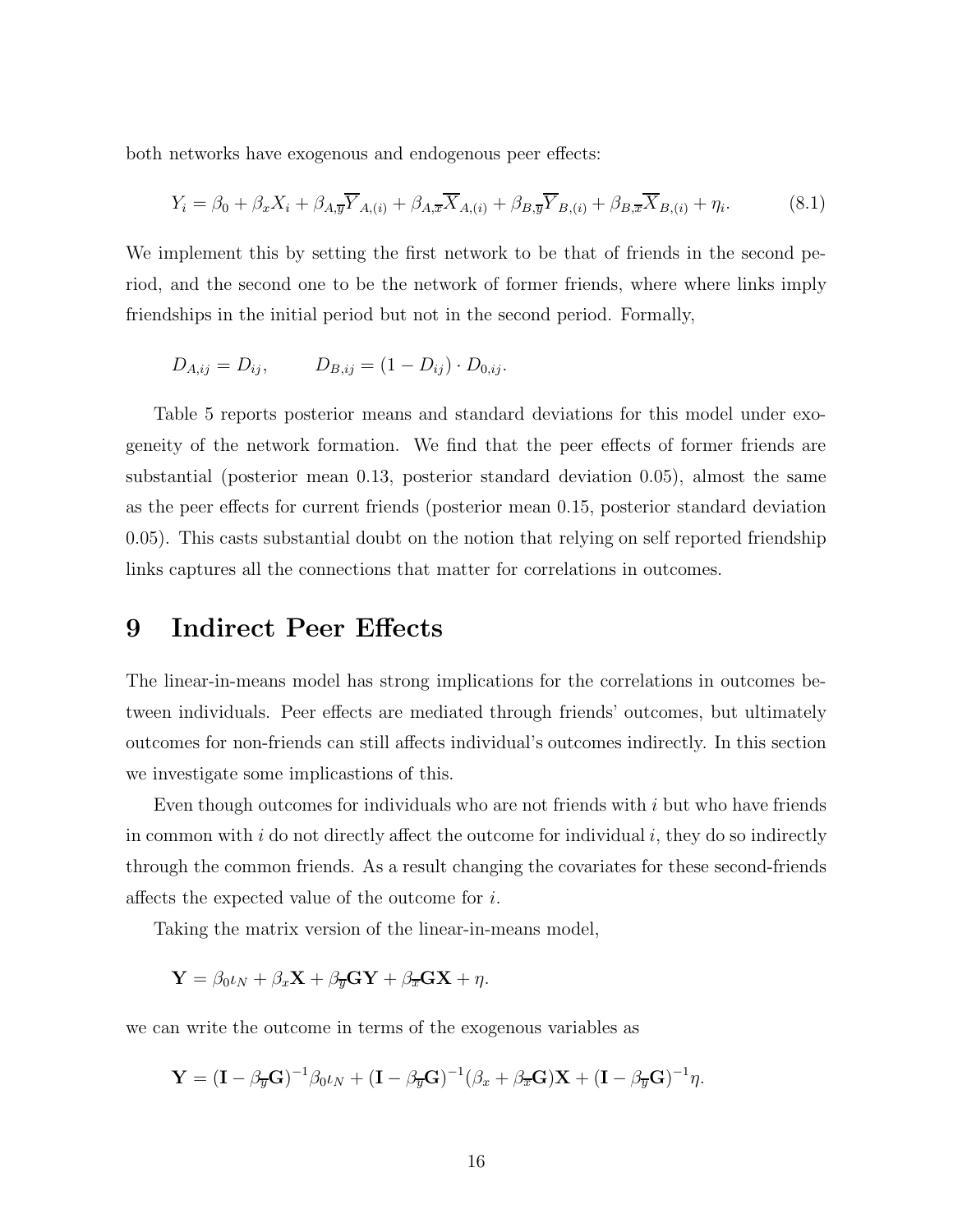Following the arguments in Bramoullé, Djebbaria, and Fortin (2009), we can expand this to

$$
\mathbb{E}\left[\mathbf{Y}|\mathbf{X},\mathbf{G}\right] = \frac{\beta_0}{1-\beta_{\overline{y}}} \iota + \beta_x \mathbf{X} + \sum_{k=1}^{\infty} \beta_k \mathbf{G}^k \mathbf{X}.
$$

Here we estimate an approximation to this conditional expectation based on the first two terms:

$$
\mathbb{E}[\mathbf{Y}|\mathbf{X},\mathbf{G}] \approx \frac{\beta_0}{1-\beta_{\overline{y}}} \iota_N + \beta_x \mathbf{X} + \beta_1 \mathbf{G} \mathbf{X} + \beta_2 \mathbf{G} \mathbf{G} \mathbf{X}.
$$

The linear-in-means model suggest that the term on the friends-in-common average covariates should be

$$
\beta_1 = \beta_x \beta_{\overline{y}} + \beta_{\overline{x}},
$$
 and  $\beta_2 = (\beta_x \beta_{\overline{y}} + \beta_{\overline{x}})\beta_{\overline{y}}.$ 

Two implications emerge. First, if own covariate effect, and the exogenous and endogenous peer effects are positive, the second coefficient in this expansion should be positive. Second, the ratio of the first and second coefficients in this expansion should equal  $\beta_{\overline{y}}$ .

Table 6 reports estimation results for this model. We find that the effect of the average effect of second-friends is posterior 95% probability interval includes zero. The posterior variance is large, so in fact the data are consistent with wide range of values. The point though is that we cannot conclusively establish that there is any indirect peer effect of friends of friends.

The second attempt to establishing whether there are indeed indirect effects for individuals who are not friends takes a different approach. It adds a moving-average type component to the linear-in-means model so that it allows for the possibility that there is no correlation between outcomes for individuals who are not friends, while allowing for correlations in outcomes between friends. The starting point is the linear in means model

$$
\mathbf{Y} = \beta_0 \iota_N + \beta_x \mathbf{X} + \beta_{\overline{y}} \mathbf{G} \mathbf{Y} + \beta_{\overline{x}} \mathbf{G} \mathbf{X} + \eta.
$$

Now we model the unobserved component  $\eta_i$  as

$$
\eta_i = \nu_i + \sum_{j \neq i} D_{ij} \epsilon_{ij},
$$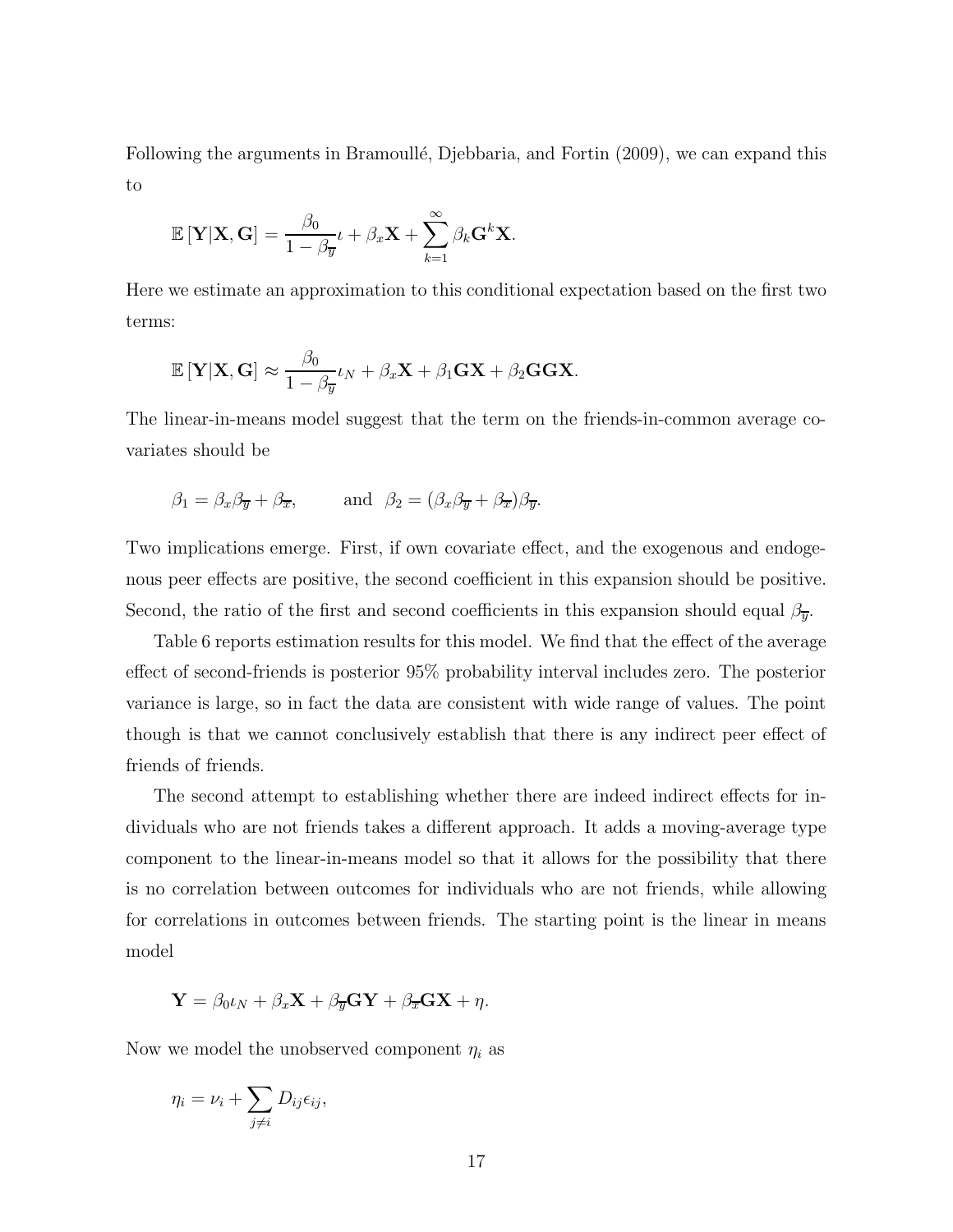with the  $\epsilon_{ij}$  independent across i and j, normally distributed with mean zero and variance  $\sigma_{\epsilon}^2$ . The  $\nu_i$  have a normal distribution with mean zero and variance  $\sigma_{\nu}^2$ . This leads to the following covariance matrix for the  $\eta$ , denoted by  $\Omega$ :

$$
\Omega_{ij} = \begin{cases}\n\sigma_{\nu}^2 + M_i \cdot \sigma_{\epsilon}^2, & \text{if } i = j, \\
\sigma_{\epsilon}^2 & \text{if } i \neq j, D_{ij} = 1, \\
0 & \text{if } i \neq j, D_{ij} = 0.\n\end{cases}
$$

In this model if  $\sigma_{\epsilon}^2 > 0$  and  $\beta_{\overline{y}} = 0$ , there would be no spillovers beyond friends, but there would be positive correlation between outcomes for friends.

Table 7 presents summary statistics for the posterior distribution for this model. The posterior mean for the endogenous peer effects,  $\beta_{\overline{y}}$  goes down from 0.15 in the baseline model to 0.09 in the model with the additional flexibility in the error-covariance structure. The posterior standard deviation is 0.06, so there is now considerable uncertainty about the sign of this effect. The posterior mean for the variance component  $\sigma_{\epsilon}^2$  is 0.10<sup>2</sup>, large enough to create a substantial correlation between outcomes for friends.

Both exercises carried out in this section show that the evidence for indirect peer effects, effect not from friends but from their friends, is limited. One explanation may be that the effects we find in the model with peer effects are relatively modest. The direct peer effects may simply be too small to generate substantial indirect effects, or the indirect effects may not be there for outcomes such as grades.

#### 10 Conclusion

In this paper we explore extensions of the linear-in-means model for identifying and estimating peer effects. We study possible evidence for endogeneity of the network, and develop models that allow for endogeneity.

In our application to friendship networks in the Add Health data we find that one's friends's grades are correlated with one's own grades. Whether these are causal peer effects is more difficult to establish. There is limited evidence that the friendships are endogenous to the grades. There is evidence that current friendships are not sufficient for capturing all correlations in outcomes. Correlations in grades with former friends are almost as strong as those with current friends, casting doubt on causal interpretations of the correlations between current friends and current grades. We also explore the evidence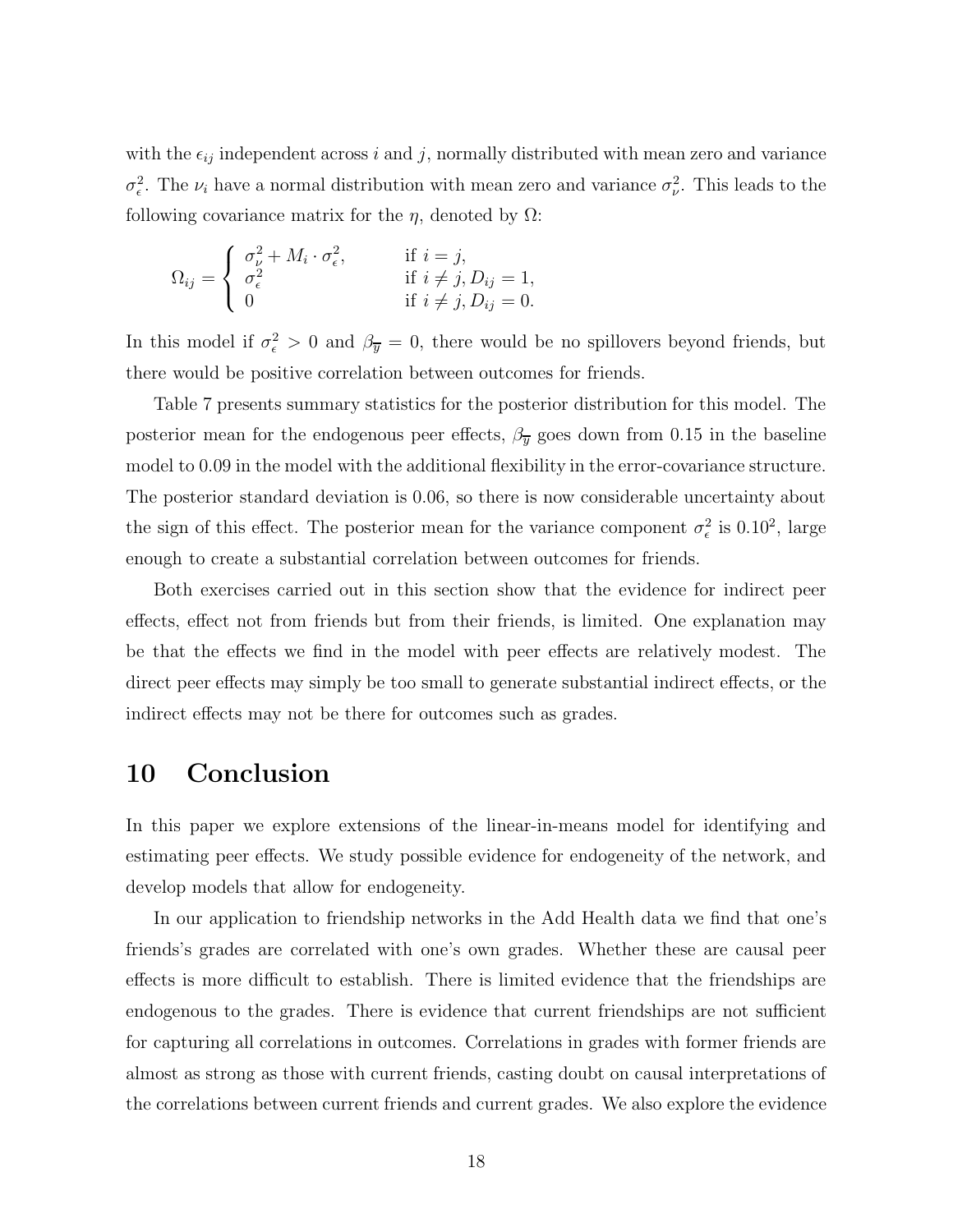for indirect peer effects, effects of friends of friends. We find that the data are inconclusive regarding the presence of such effects.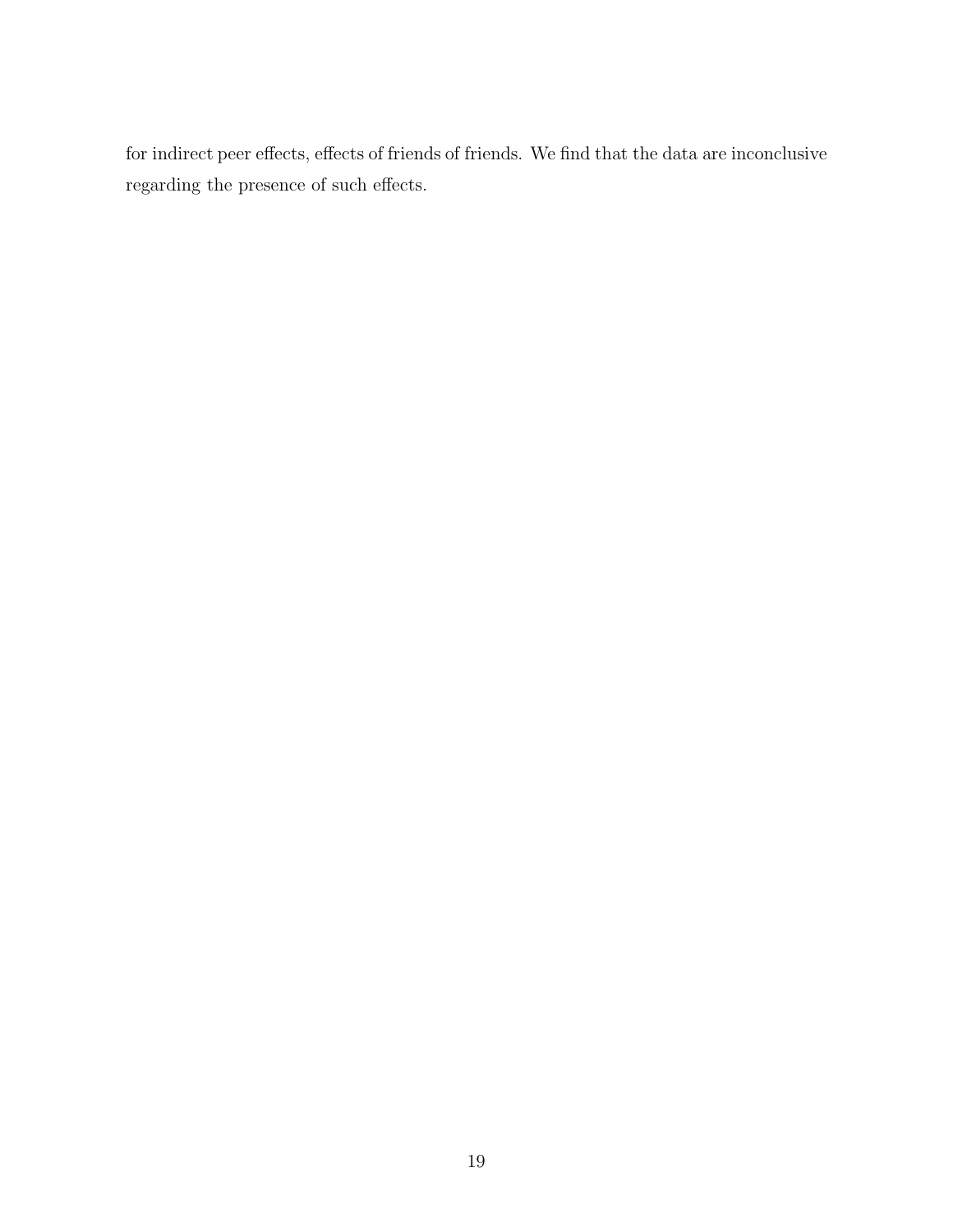Appendix: Approximating the Posterior Distribution

Here we provide some details on the evaluation of the posterior distribution. We focus on the model with endogeneity. The model with exogenous network formation is simpler to estimate. In particular, we can separately analyse the network formation model and the model for the primary outcome. We use the results from that model to provide starting values for the model with endogeneity.

The model with endogenous network formation has four components. The first describes the conditional distribution of Y given X, G,  $G_0$ , and the unobserved  $\xi$ :

$$
\mathbf{Y}|\mathbf{X},\mathbf{G},\mathbf{G}_0,\xi \sim
$$
  

$$
\mathcal{N}((\mathbf{I}-\beta_{\overline{y}}\mathbf{G})^{-1}\beta_0\iota_N+(\mathbf{I}-\beta_{\overline{y}}\mathbf{G})^{-1}(\beta_x+\beta_{\overline{x}}\mathbf{G})\mathbf{X}+(\mathbf{I}-\beta_{\overline{y}}\mathbf{G})^{-1}\beta_\xi\xi,
$$
  

$$
\sigma^2(\mathbf{I}-\beta_{\overline{y}}\mathbf{G})^{-1}(\mathbf{I}-\beta_{\overline{y}}\mathbf{G}')^{-1}.
$$

The second part describes the network formation given **X** and the unobserved  $\xi$ :

$$
D_{ij} = \mathbf{1}_{U_i(j) > 0} \cdot \mathbf{1}_{U_j(i) > 0},
$$
  
\n
$$
U_i(j) = \alpha_0 + \alpha_x |X_i - X_j| + \alpha_d D_{0ij} + \alpha_f F_{0,ij} + \epsilon_{ij}.
$$
\n(A.1)

The third component gives the conditional distribution of the  $\xi$  given **X**:

$$
\epsilon_{ij} \sim \frac{\exp(-x)}{(1 + \exp(-x))^2},
$$
  
pr( $\xi_i = 1$ ) = 1/2,  $\xi_i \perp \xi$  for  $i \neq j$ .

This model leads to a likelihood function in terms of  $\theta = (\beta, \alpha, \sigma^2)$ . The prior distributions for all parameters are independent. The prior distributions for  $\alpha$ ,  $\beta_x$  are normal with mean zero and variance equal to one. The prior distribution for  $\sigma^2$  is.

We pick starting values for  $\theta$  based on the model with exogeneity for all parameters other than β<sub>ξ</sub> and  $\alpha_{\xi}$ . We take the starting value for  $\alpha_{\xi}$  from a normal distribution centered at −1 and a variance equal to 0.01. The starting values for  $\beta_{\xi}$  are drawn from a normal distribution centered at zero with variance 0.01. Then we draw the  $\xi_i$  from a binomial distribution with mean  $1/2$ , for  $i = 2, \ldots, N$ . The first value  $\xi_1$  is set equal to 1. Before changing the values for  $\theta$  we repeated update the  $\xi$  to obtain values more in line with the data. We have found that this leads to faster convergence. We update the  $\xi_i$  sequentially, given the starting values for  $\theta$ . Each time we update a single  $\xi_i$ . We cycle through the full set of  $\xi_i$  100 times without changing any of the values for  $\theta$ .

Next we start cycling through the other parameter values. We divide the updating into three parts. First we update the  $\beta$  given  $\sigma^2$ ,  $\alpha$ , and  $\xi$ . We use a Metropolis step here using for the candidate distribution a normal distribution centered at the current values, with covariance matrix the covariance matrix estimated from the exogenous model times 1/16.

The second step updates  $\sigma^2$ . Here we use the exact posterior distribution given values for the other parameters and given the  $\xi$ .

The third step involves updating the  $\alpha$  given the  $\xi$ . Here we use a Metropolis-Hastings step, with the candidate distribution centered at the current values, and the covariance matrix estimated on the model with exogenous network.

In the fourth step we update the  $\xi$  given all the parameter values.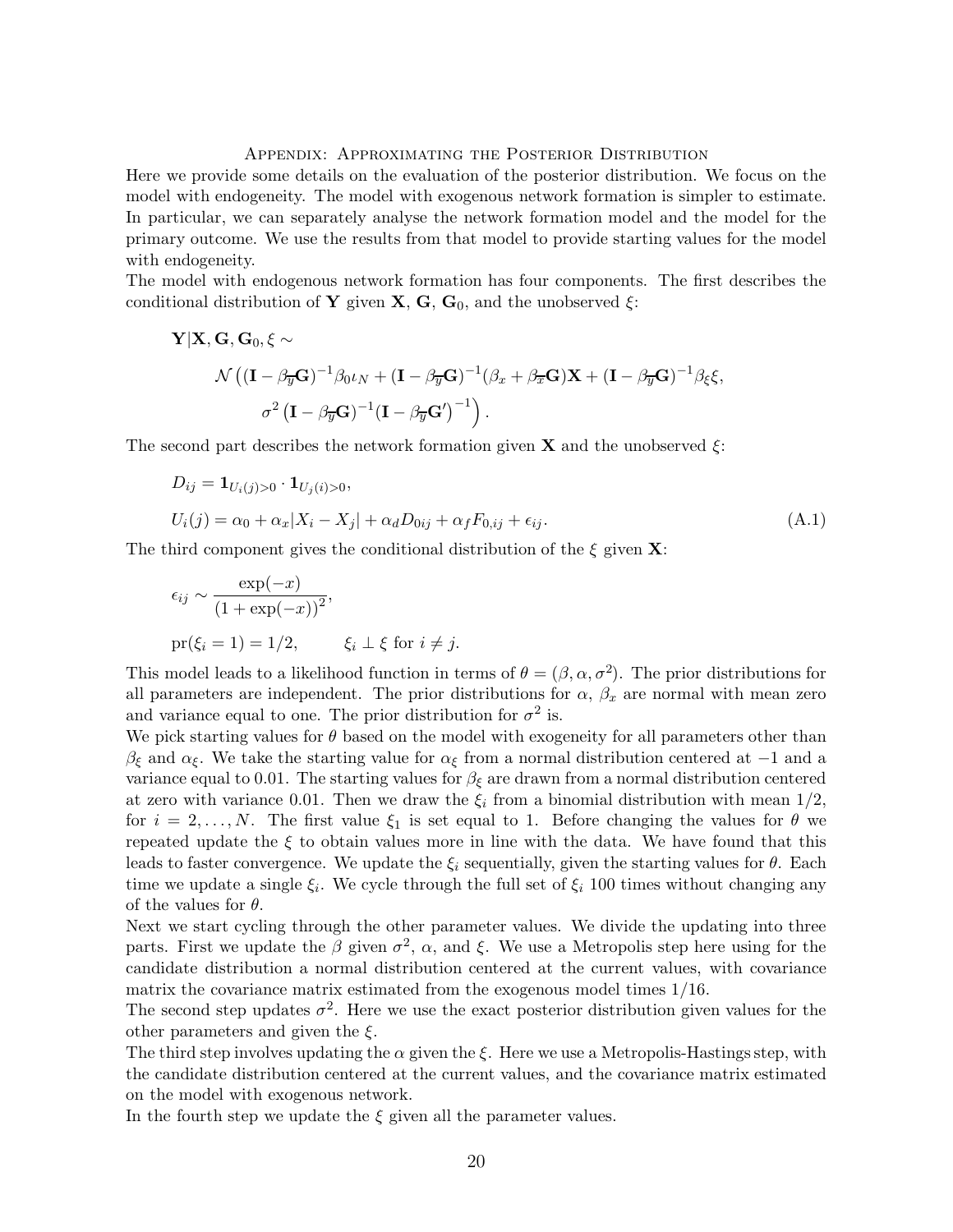We use five starting values. For each of the five chains we drop the first xxx iterations. We then compute the average value of the elements of  $\theta$ , and the overall average. We monitor convergence by comparing for each of the elements of  $\theta$  the ratio of the overall variance and the average of the within-chain variances. Following the suggestion in Gelman and Rubin () we aim for ratios below 1.1. After xxx iterations the convergence criteria for all elements of  $\theta$ were below xxx, with most below xxx.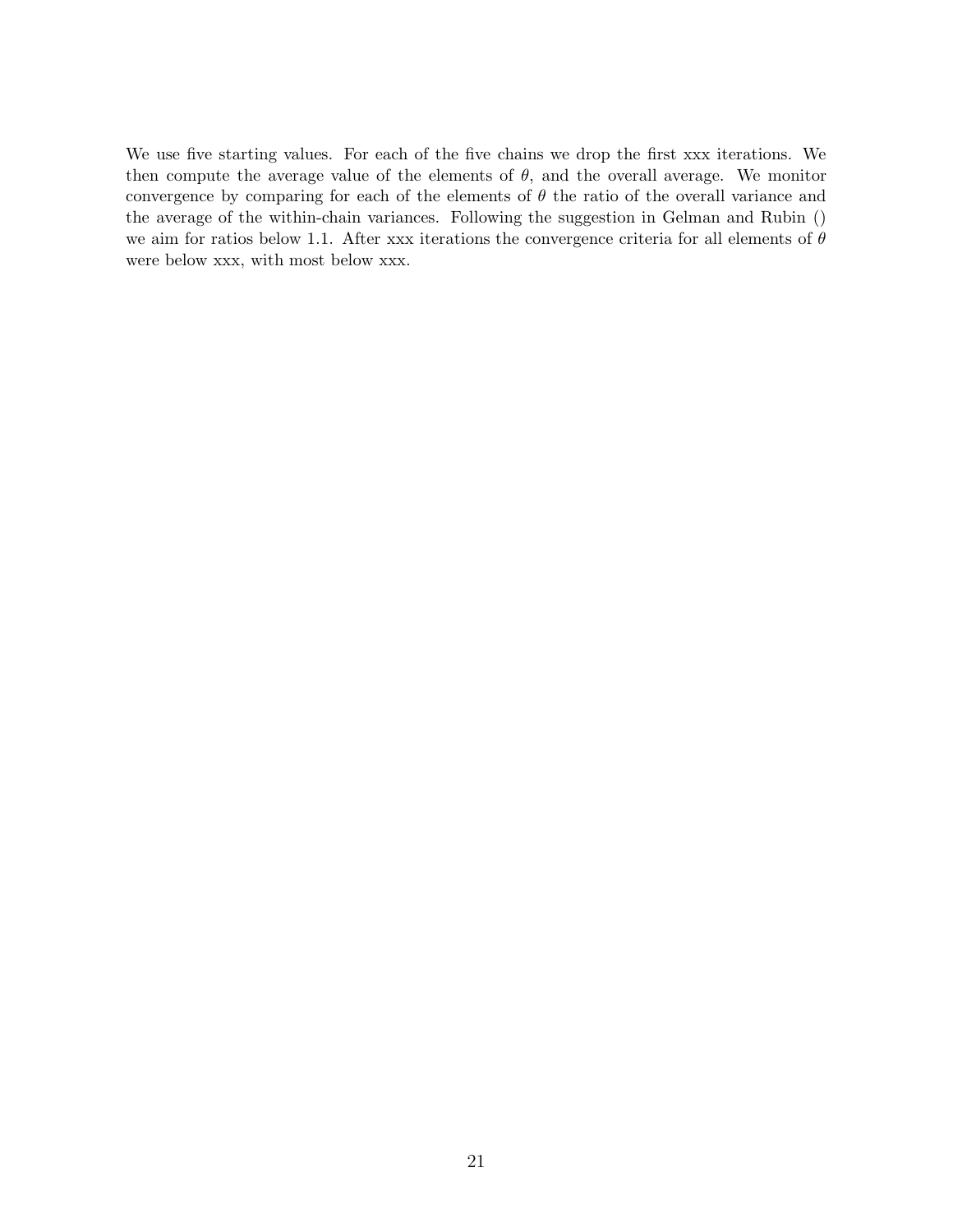#### **REFERENCES**

- BLUME, L., W. BROCK, S. DURLAUF, AND Y IOANNIDES, (2011) "Identification of Social Interactions," Chapter 18, in Social Economics, Benhabib, Bison and Jackson (eds.), Vol 1B, North-Holland.
- BRAMOULLÉ, Y., H. DJEBBARIA, AND B. FORTIN, (2009), "Identification of peer effects through social networks," *Journal of Econometrics*, Volume 150(1): 41-55.
- CALVÓ-ARMENGOL, A., AND M. JACKSON, (2004) "The Effects of Social Networks on Employment and Inequality," American Economic Review, Vol. 94(3), 426-454.
- EASLEY, D., AND J. KLEINBERG, (2010) Networks, Crowds, and Markets, Cambridge University Press, Cambridge, UK.
- GELFAND, A., P. DIGGLE, M. FUENTES, P. GUTTORP, (2010), Handbook of spatial statistics, Chapman and Hall.
- JACKSON, M.,  $(2003)$  The Stability and Efficiency of Economis and Social Networks, Advances in Economic Design, Koray and Sertel (eds.), Springer, Heidelberg.
- JACKSON, M., (2006) "The Economics of Social Networks," in Volume I of Advances in Economics and Econometrics, Theory and Applications: Ninth World Congress of the Econometric Society, Richard Blundell, Whitney Newey, and Torsten Persson, (editors) Cambridge University Press.
- Jackson, M., (2011) "An Overview of Social Networks and Economic Applications," Chapter 12, in Social Economics, Benhabib, Bison and Jackson (eds.), Vol 1B, North-Holland.
- Jackson, M., and A. Wolinsky, (1996) A Strategic Model of Social and Economic Networks, Journal of Economic Theory, Vol. 71(1), pp 890-915.
- JACKSON, M., AND B. ROGERS, (2007) Meeting Strangers and Friends of Friends: How Random are Socially Generated Networks? American Economic Review, Vol. 97, No. 3, pp 890-915.
- JACKSON, M., (2008) Social and Economic Networks, Princeton University Press, Princeton, NJ.
- Kline, B., (2011), "Identification of Semiparametric Binary Games on Networks with Application to Social Interactions," Department of Economics, Northwestern University
- Kolaczyk, E., (2009) Statistical Analysis of Network Data, Springer.
- Manski, C., (1993), "Identification of Endogenous Social Effects: The Reflection Problem,"Review of Economic Studies, 60, 531-542.
- Manski, C., (2000), "Economic Analysis of Social Interactions,"Journal of Economic Perspectives, 14(3), 115-136.
- SCHABENBERGER, O., AND C. GOTWAY, (2004), Statistical Methods for Spatial Data Analysis, Chapman and Hall.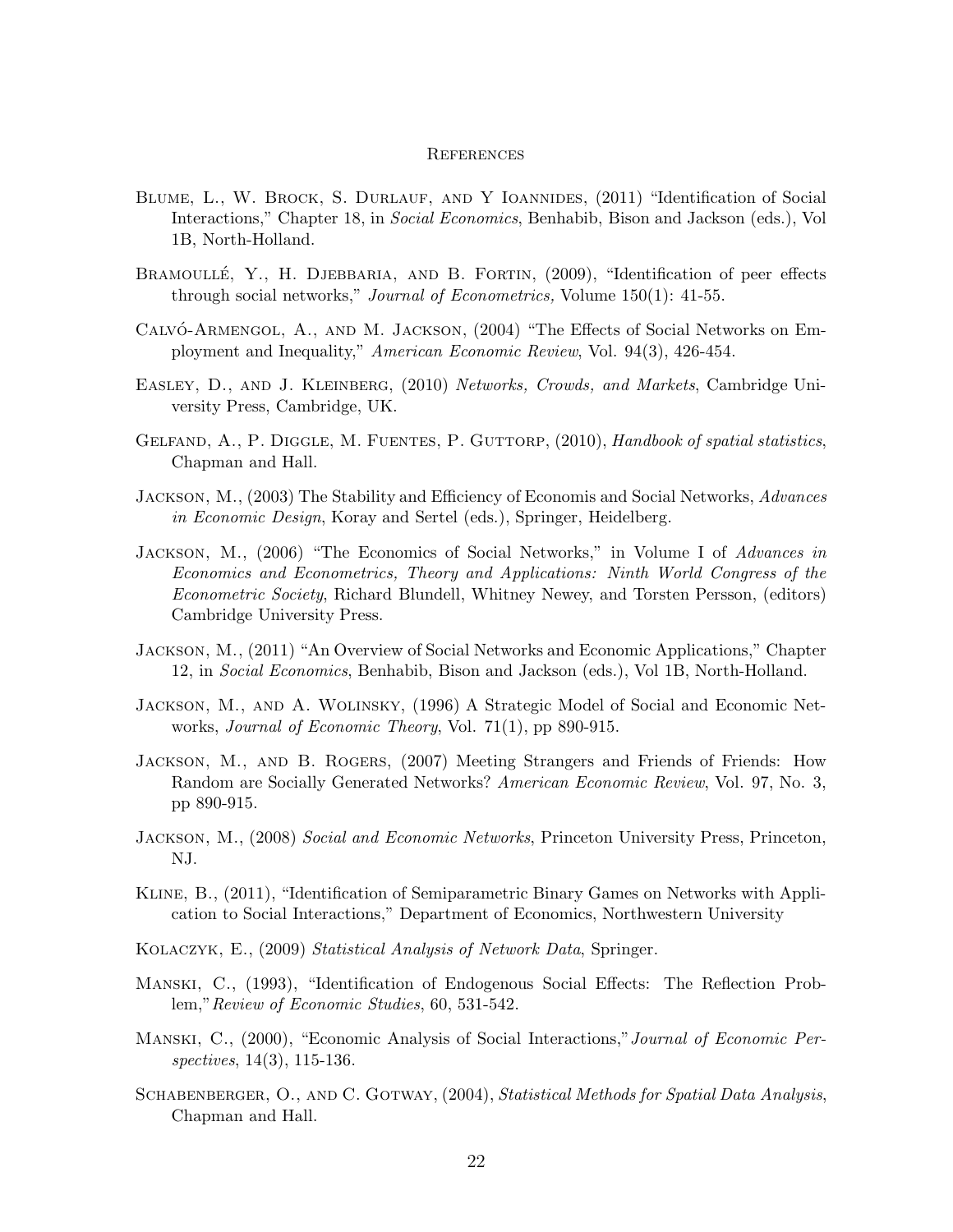- TOIVONEN, R., L. KOVANEN, M. KIVELÄ, J. ONNELA, J. SARAMÄKI, AND K. KASKI, (2009), "A Comparative Study of Social Network Models: Network Evolution Models and Nodal Attribute Models,"Social Networks, 31: 240-254.
- WOOLDRIDGE, J., (2002), Econometric Analysis of Cross Section and Panel Data, MIT Press, Cambridge, MA.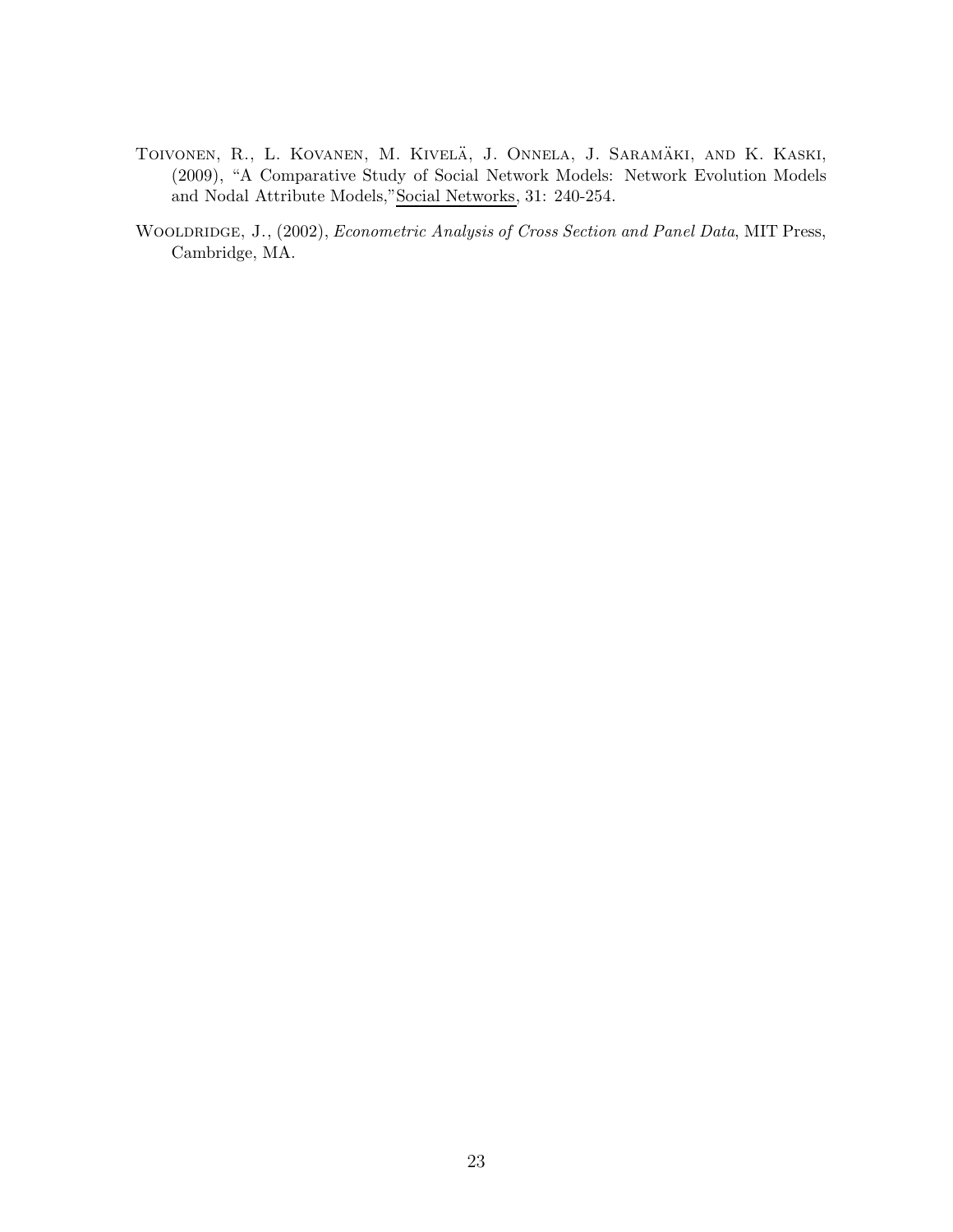|                              |            | Average Standard Deviation |
|------------------------------|------------|----------------------------|
| $GPA_1(Y_i)$<br>$GPA_0(X_i)$ | 2.5<br>2.6 | (1.0)<br>(0.8)             |
| Number of Friends            | 5.2        | (3.0)                      |

Table 1: Summary Statistics Add Health Sample  $(N = 534)$ 

Table 2: DISTRIBUTION OF DEGREE OF SEPARATION (NUMBER OF PAIRS 142,311)

| Degree of Separation Number of Pairs |       |
|--------------------------------------|-------|
|                                      |       |
|                                      |       |
| 1                                    | 1374  |
| $\overline{2}$                       | 5215  |
| 3                                    | 15573 |
| $\overline{4}$                       | 32019 |
| 5                                    | 39310 |
| 6                                    | 25852 |
| 7                                    | 10283 |
| 8                                    | 2696  |
| 9                                    | 487   |
| 10                                   | 70    |
| 11                                   |       |
| 12                                   |       |
| $\infty$                             | 8892  |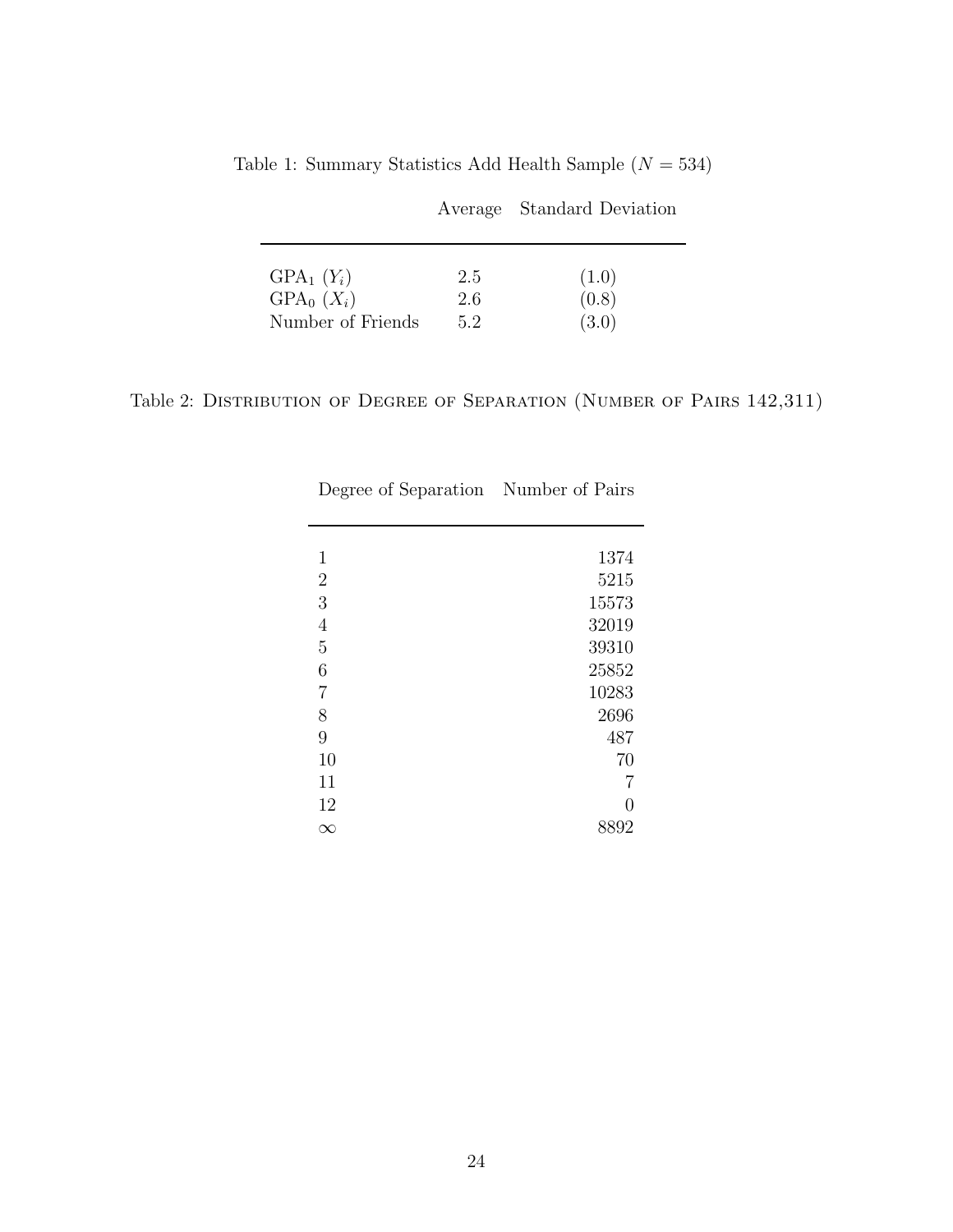| <b>Outcome Equation</b> |         |        |
|-------------------------|---------|--------|
| $\beta_0$               | $-0.13$ | (0.12) |
| $\beta_x$               | 0.74    | (0.04) |
| $\beta_{\overline{y}}$  | 0.16    | (0.05) |
| $\beta_{\overline{x}}$  | 0.11    | (0.07) |
| Network Model           |         |        |
| $\alpha_0$              | $-2.56$ | (0.04) |
| $\alpha_x$              | $-0.20$ | (0.03) |
| $\alpha_d$              | 2.52    | (0.05) |
| $\alpha_f$              | 1.20    | (0.04) |

Table 3: Summary Statistics Posterior Distribution: Exogenous Network

Post Mean Post Standard Deviation

Table 4: Summary Statistics Posterior Distribution: Endogenous Network

|                                                  |                 | Post Mean Post Standard Deviation |
|--------------------------------------------------|-----------------|-----------------------------------|
| Outcome Equation<br>$\beta_0$                    | $-0.10$         | (0.13)                            |
| $\beta_x$                                        | 0.73            | (0.04)                            |
| $\beta_{\overline{y}}$<br>$\beta_{\overline{x}}$ | 0.15<br>0.11    | (0.05)<br>(0.06)                  |
| $\frac{\beta_{\xi}}{\sigma^2}$                   | $-0.01$<br>0.37 | (0.10)<br>(0.02)                  |
| Network Model                                    |                 |                                   |
| $\alpha_0$                                       | $-2.26$         | (0.04)                            |
| $\alpha_x$                                       | $-0.21$         | (0.04)                            |
| $\alpha_{\xi}$                                   | $-1.06$         | (0.07)                            |
| $\alpha_d$                                       | 2.63            | (0.03)                            |
| $\alpha_f$                                       | 1.22            | (0.04)                            |